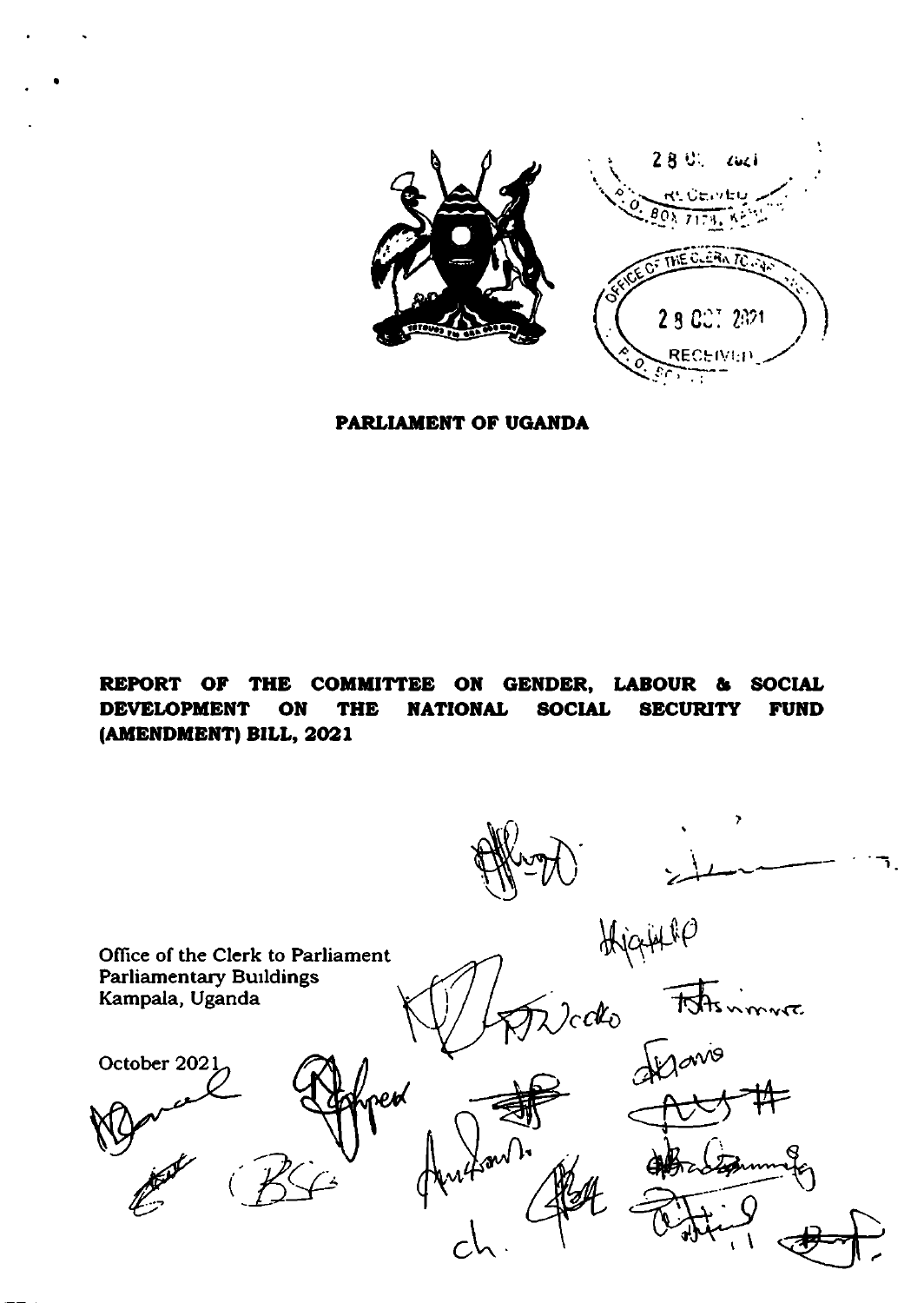### 1.0 INTRODUCTION

The National Social Security Fund (Amendment) Bill, 2021 ('the Bill') was read for the first time on 29<sup>th</sup> September, 2021 in accordance with Rule 128, and referred to the Committee on Gender, Labour and Social Development for consideration in hne with Rule 129 of the Rules of Procedure of Parliament and report to the House. The Committee considered the Bill and hereby reports.

### **2.0 BACKGROUND**

 $\mathbf$ 

On 17th February, 2021, Parliament passed the National Social Security Fund (Amendment) Bill, 2019 ('the 2019 Bill') and sent the same to His Excellency the President for assent in line with Article 91 (2) of the Constitution of the Republic of Uganda, 1995. H. E. the President did not assent to the Bill and both his term and that of Parliament, lapsed. On  $16<sup>th</sup>$  September, 2021, the Speaker guided that all business of the 10<sup>th</sup> Parliament that had lapsed, including Bills, had to be reintroduced and processed afresh. On 26<sup>th</sup> August, 2021, H. E. the President returned the 2019 Bill to Parliament for reconsideration and wrote to the Speaker highlighting a number of areas for reconsideration. H. E. Presrdent's letter returning the Bill, dated 26<sup>th</sup> August, 2021, is hereto attached Marked **Appendix A**. ffugy

The Bill that was laid on 29<sup>th</sup> September, 2021, therefore, contains the areas highlighted by H. E. the President. Heifford Faternmore

### 3.0 POLICY AND PRINCIPLES OF THE BILL

The policy behind the Bill is to expand social security coverage by making contributions to the National Social Security Fund mandatory for all workers in the formal sector and also allowing workers in the formal and informal sectors to make voluntary contributions to the fund. In addition, the Bill seeks to enhance the o

 $1 + \frac{1}{\sqrt{2}}$ ) cala  $\frac{1}{\sqrt{N}}$   $\frac{1}{\sqrt{N}}$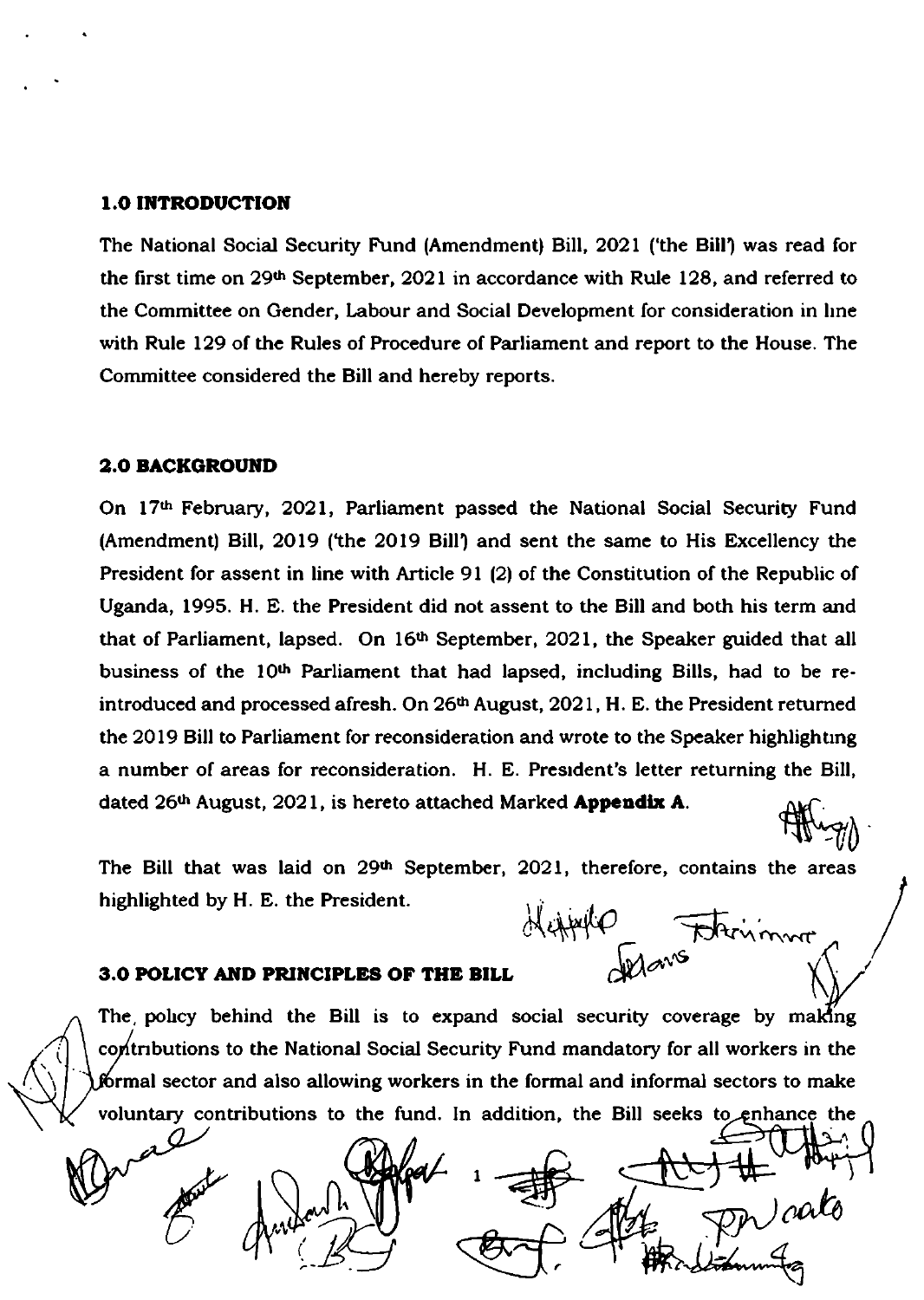

spectrum of benefits available to workers and to improve management of the National Social Security Fund.

### 4.0 METHODOLOGY

ln considering the Bill, the Committee:

- a) held meetings and received written submissions from several stakeholders;
- b) reviewed various literature;
- c) made a desk review of the pension schemes and provident funds of various countries including Kenya, Tanzania, and Ghana.

### 4.1 Meetings and written submissions

The Committee held meetings with the following stakeholders:

- i. The Ministry of Gender, Labour & Social Development
- ii. National Social Security Fund
- iii. The Ministry of Finance, Planning & Economic Development
- iv. The Uganda Retirement Benefits Regulatory Authority (URBRAI
- v. The National Organisation of Trade Unions (NOTU)
- vi. Central Organisation of Free Trade Unions (COFTU)
- vii. Platform for Labour Action
- viii. National Council for Persons with disabilitres (PWDs)
- ix. National Union of Disabled Persons of Uganda (NUDIPU)
- x. Members of Parliament representing Workers
- xi. Members of parliament representing persons with disabilities

xii. Hon. Alex Ndeezi (former Chairperson, Committee on Gender, labour & Social Development) \

Development) J 2  $\overline{H}_{\text{max}}$  $(\mathscr{P}^{\ell})$  $\bf{r}$ 'vt,

)  $\overline{\phantom{0}}$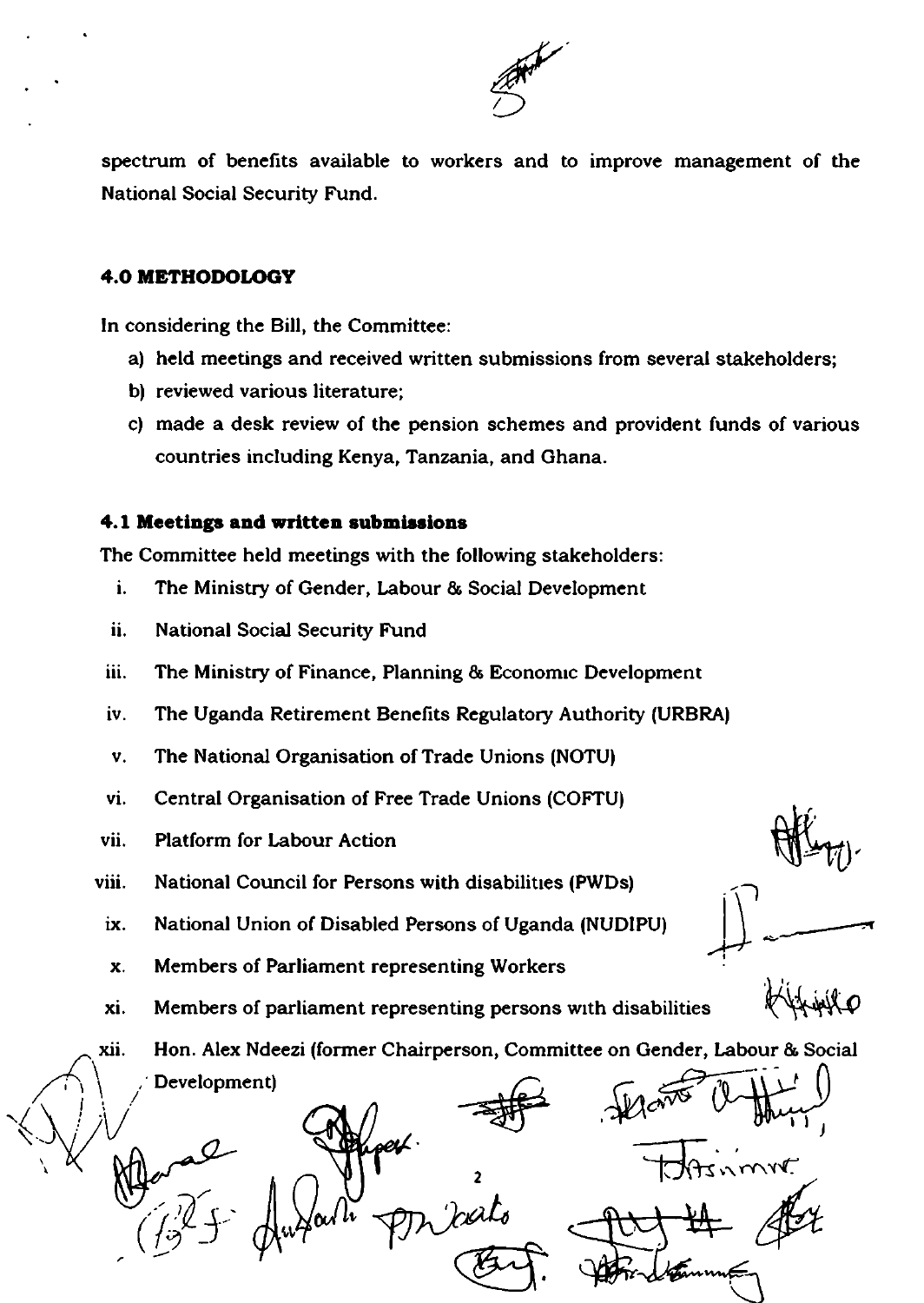

The Committee also received written memoranda from:

- i. The Federation of Uganda Employers
- ii. The Institute of Certified Public Accountants of Uganda
- iii. Expanding Social Protection Unit in the Ministry of Gender, Labour & Social Development

### 4.2 Document review

The Committee made reference to a number of documents including:

- i. The Constitution of the Republic of Uganda, 1995
- ii. The National Social Security Fund Act, Cap. 222
- iii. The Uganda Retirements Benefits Regulatory Authority Act, 2011
- The Companies Act, 2012 **IV.**
- The Contracts' Act, 2010 v.
- The Public Finance and Management Act, 2015 vi.
- vii. The Persons with Disability Act, 2020
- viii. The National Social Protection Policy, 2015
- The Constitution of the International Labour Organisation (ILO) ix.

 $\sqrt{\mu}$ 

3

- The 2030 Agenda for Sustainable Development Goals X.
- The Third National Development Plan (NDP III) xi.
- The National Social Protection Policy, 2015 XII.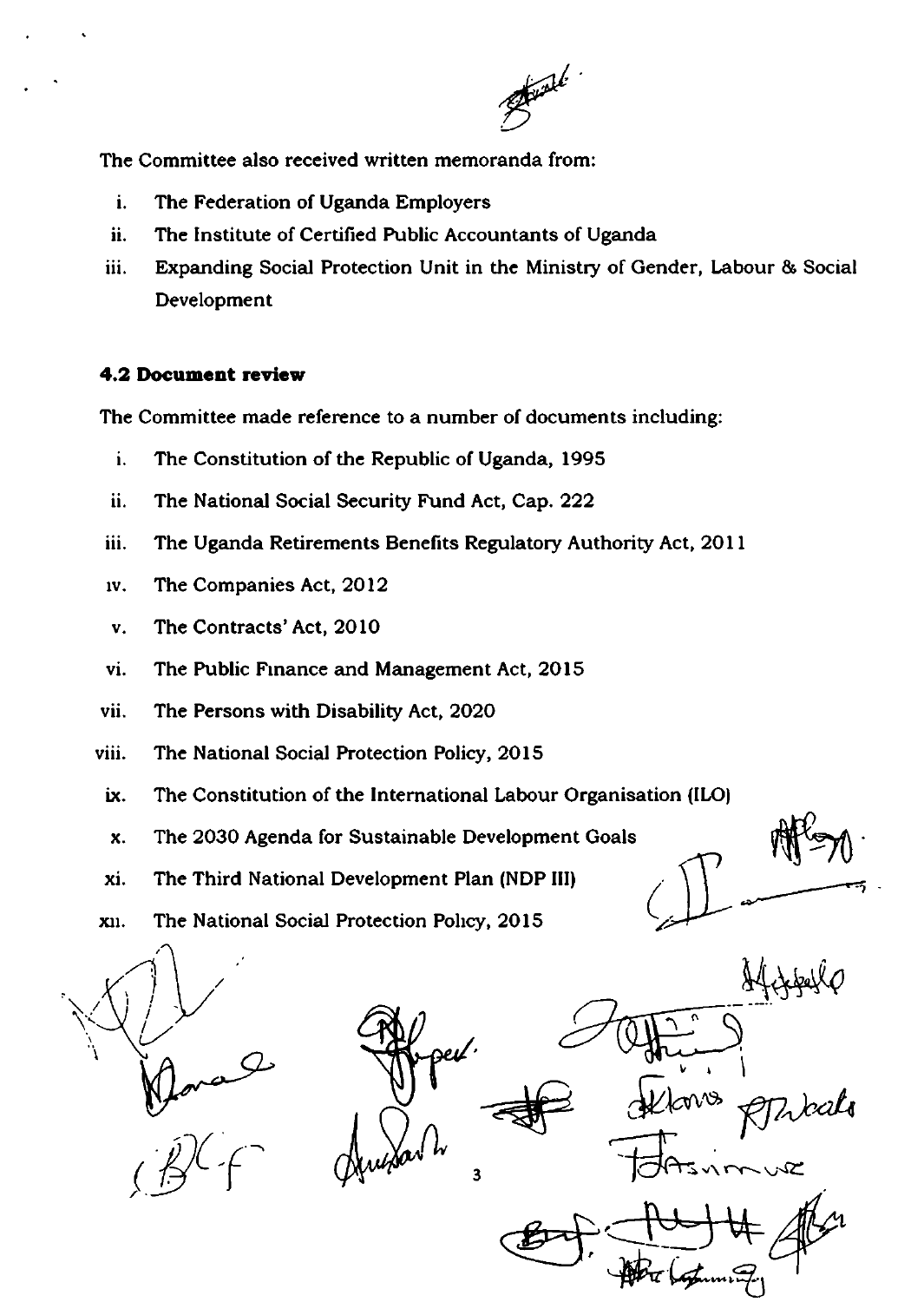

#### $5.0$ **GENERAL OBSERVATIONS**

benefits.

### $5.1$ Compliance of the Bill with the provisions of the Constitution of the Republic of Uganda, 1995

The Committee observes that the Bill, through its principles where it seeks to expand social security through mandatory contributions for all workers in the formal sector and allowing for workers in the formal and informal sectors to make voluntary contributions, reflects Objective XIV of the National Objectives and Directive Principles of State Policy under the Constitution.

### $5.2$ Compliance with UN 2030 Agenda for Sustainable Development

The UN 2030 Agenda containing the Sustainable Development Goals (SDGs) is a plan of action for people, planet and prosperity which seeks to strengthen universal peace and freedom. The UN 2030 Agenda, under SDG 1:3, urges all countries to implement nationally appropriate social protection systems and measures for all, including floors, and by 2030 achieve substantial coverage of the poor and the vulnerable.

The Committee observes that social protection is a key pillar in attaining development for all, as all development starts with the wellbeing of individuals. The Bill speaks to the UN Agenda 2030 and the Sustainable Development Goals, especially by providing for mandatory contribution by all workers regardless of the size of the enterprise or number of employees including workers in the informal sector, and making provision for an expanded scope of social security coverage and

Karaffer

# 5.3 Compliance with the third National Development Plan (NDP III) and the **National Social Protection Policy, 2015**

The Bill, through the policy of expanding social protection, falls within the ambit of the NDP III under Development Strategy XVI of increasing access to social protection. The Bill also falls within the objectives of the National Social Protection Policy, 26

per/.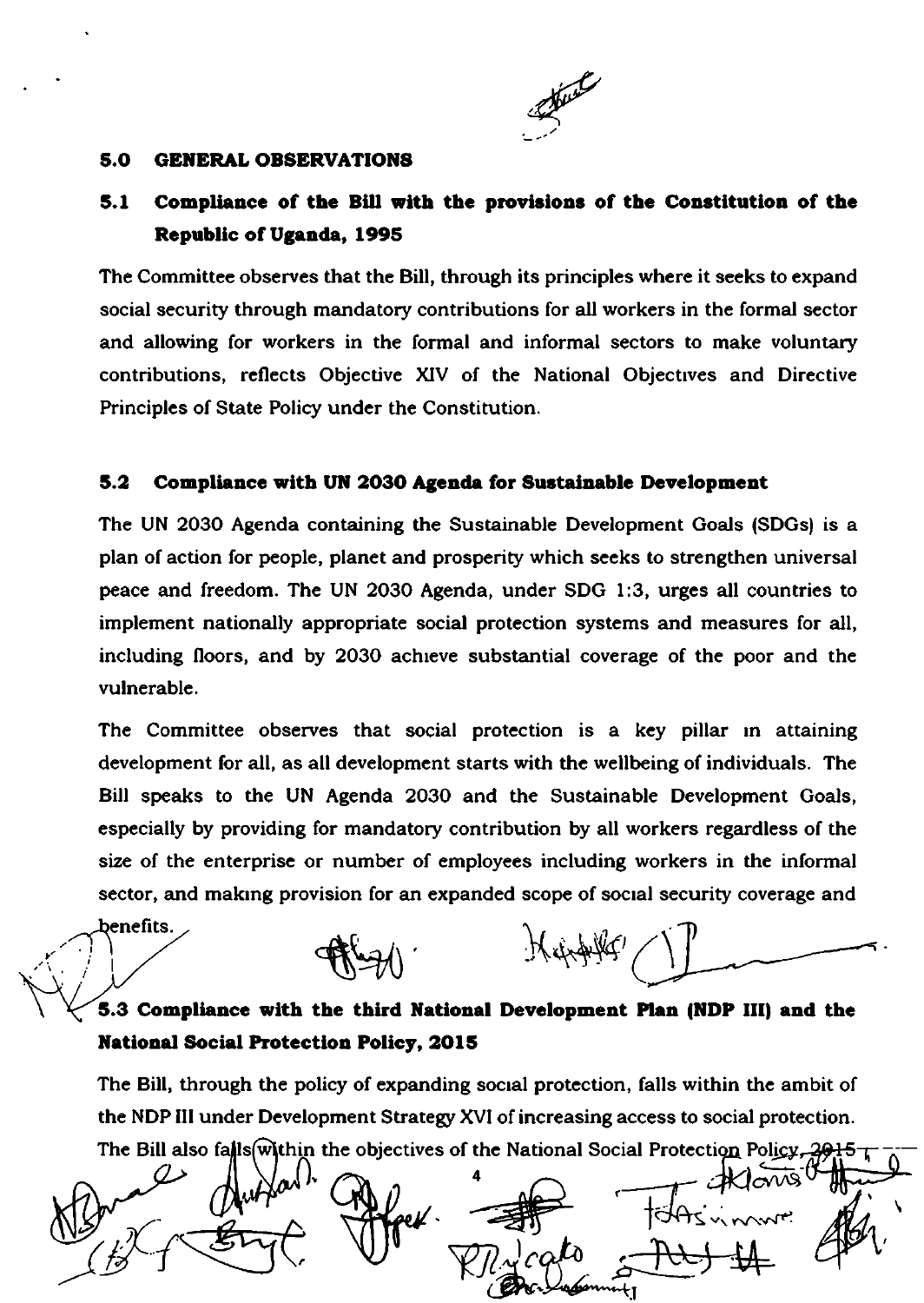



which are to: increase access to social security; enhance care, protection, and support for vulnerable people; and strengthen the institutional framework for social protection service delivery.

### 5. 4 Compliance with Gender and Equity

The Committee appreciates the call by the UN Agenda 2030 that no one is left behind. In this regard, it is critical to espouse values of fairness, and create platforms that ensure that those that have been negatively affected by circumstances from history and those that face risks and vulnerabilities are catered for. The Bill takes cognisance of this and ensures gender and equity. The Minister is obliged, for example, to ensure that there is a balance of gender, skills and experience among the members of the board. The provisions of the Bill that provide for the expansion of social security protection ensure equity by providing that those in the informal sector are eligible to make contributions to the fund.

That said, however, the Committee observes that while the Bill takes care of gender, it does not take care of disability in some respects. The Committee takes note of the various disadvantages that persons with disabilities face, especially regarding employment.

The Committee recommends that Clause 3 of the Bill be amended in Clause 6(b) by inserting immediately after the word "experience", the words "and consideration of persons with disability."

### 5.5/The Low number of Members of NSSF

The Committee notes with concern that while the fund and its finances have increased over the years, the number of members is still low compared to the population of the country. Uganda's population is in excess of 40 million but membership of the fund stands at only about 2.12 million according to figures from NSSF. Out of the total members' contributions of UGX 15.3 trillion, contributions of members aged 35 years and under account for only 32.9%, which is worrying, given

 $aws$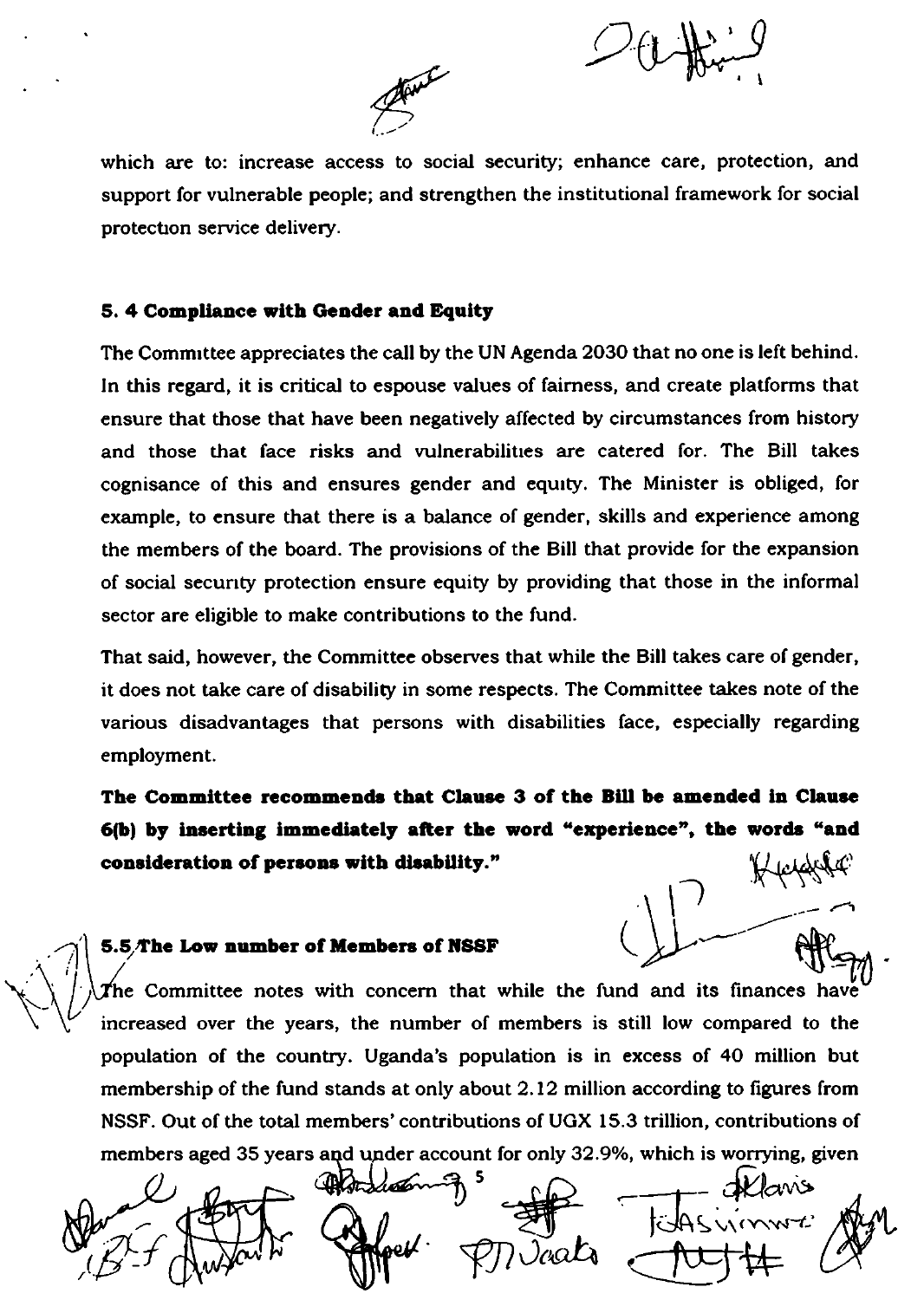

)

1

that the bulk of Uganda's population is ovenrhelmingly young. Out of an estimated l5 million workers in Uganda, the figure of 2.12 is really low. . By NSSF's own admission when they met with the Committee, there is need for re-organisation to address this challenges. There is, therefore, need to increase the membership of the fund.

It is also important to note that the informal sector plays a vital role in the economy, but is difficult to map and, as the law currently stands, not represented in terms of membership of the fund. lncreasing the uptake of the fund among the informal sector should go a long way in increasing the size of the fund, and by extension, positively impacting the economy, given the role that the fund plays in the economy. ln this regard, the Committee is pleased with the introduction of voluntary contributions and the removal of the restriction on the number of employees in an enterprrse for membership and hopes that this will increase membership of the fund, expand social security coverage which is vital for all, and lead to the attarnment of the UN 2030 Agenda where no one is left behind.  $\frac{1}{2}$ 

### 6.0 SPECIFIC OBSERVATIONS AND RECOMMENDATIONS

### 6.1 Clause 1: Commencement

 $\sim$ 

Clause 1 of the Bill provides that The Act shall come into force upon publication in the Gazette, except Section 24A, which shall come into force on a date to be appointed by the Minister by statutory instrument on the advice of the Board.

The Committee is alive to the fact that the National Social Security Fund operates on the basis that members make contributions and get their money when they are eligible, which is predictable and can be planned for, and that mid-term access requires the fund to make preparations to be able to provide for mid-term access. At the same time, however, the Committee is concerned that without a specified fimeline provided within which the statutory instrument is to be made, Section 24A may not meet the need for which it is meant, which is to enable members have interim access to their savings/before attaining the age prescribed by law.

fktan<sup>i</sup>  $\mathcal{L}$ .r.nw€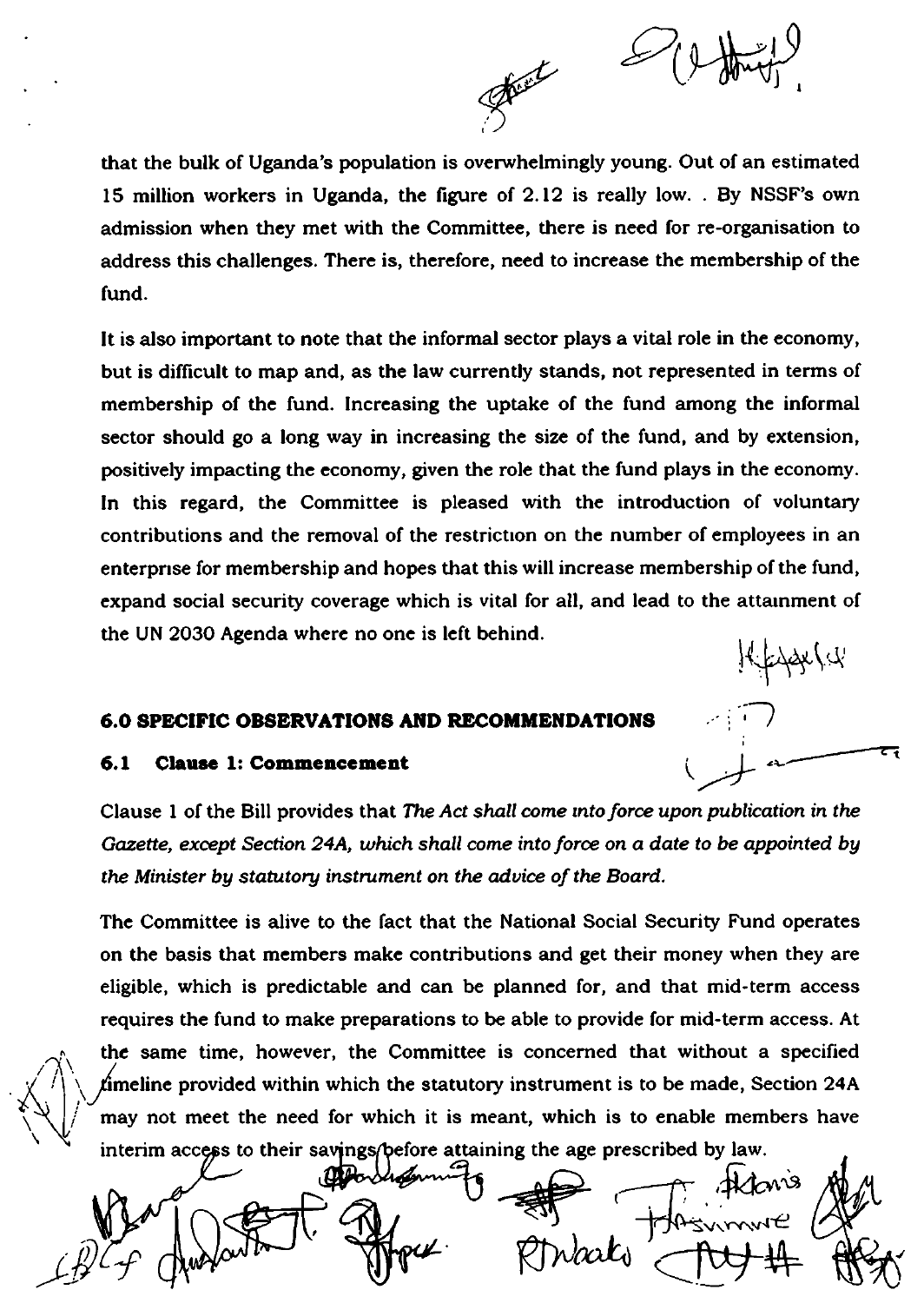

During engagements with various stakeholders in considering the Bill, the Committee noted that the majority were in agreement that a timeline was necessary.

The Committee therefore recommends that Section 24A shall come into force within sixty days of the publication of the Act in the Gazette.

### 6.2 Supervision of the National Social Security Fund: Clause 2(e)

Under Clause 2(2) (e) of the Bill, Minister means the Minister responsible for finance.

The Committee observes that the object of NSSF is social security. The Committee also observes that finance is an integral part in the management and operation of social security and that the finances and investment of NSSF should be prudently managed for the benefit of contributors.

Ensuring that the aspect of social security and/or protection is taken care of also involves ensuring that there is compliance by both employers and employees, and this is best handled by the Ministry responsible for social security. Moreover, the National Social Protection Policy, 2015 hands the Ministry of Gender, Labour & Social Development vital responsibilities including: spearheading the implementation of the policy; providing technical guidance and leadership on social protection; initiating and/or reviewing policies and laws on social protection; establishing mechanisms for delivery of social protection services; and monitoring and coordinating the implementation of social protection interventions, among others.

The Committee has also had the benefit of comparing situations elsewhere -both in the region and beyond -and established that in all jurisdictions, the Ministry responsible for Labour or social security is responsible for the supervision of social security or provident funds. This is the case in Kenya and Tanzania. In other countries, such as Ghana, there is dual responsibility for this role where investments are handled by the Ministry responsible for finance, but matters regarding social security are handled by the Ministry responsible for labour or social security.

Mara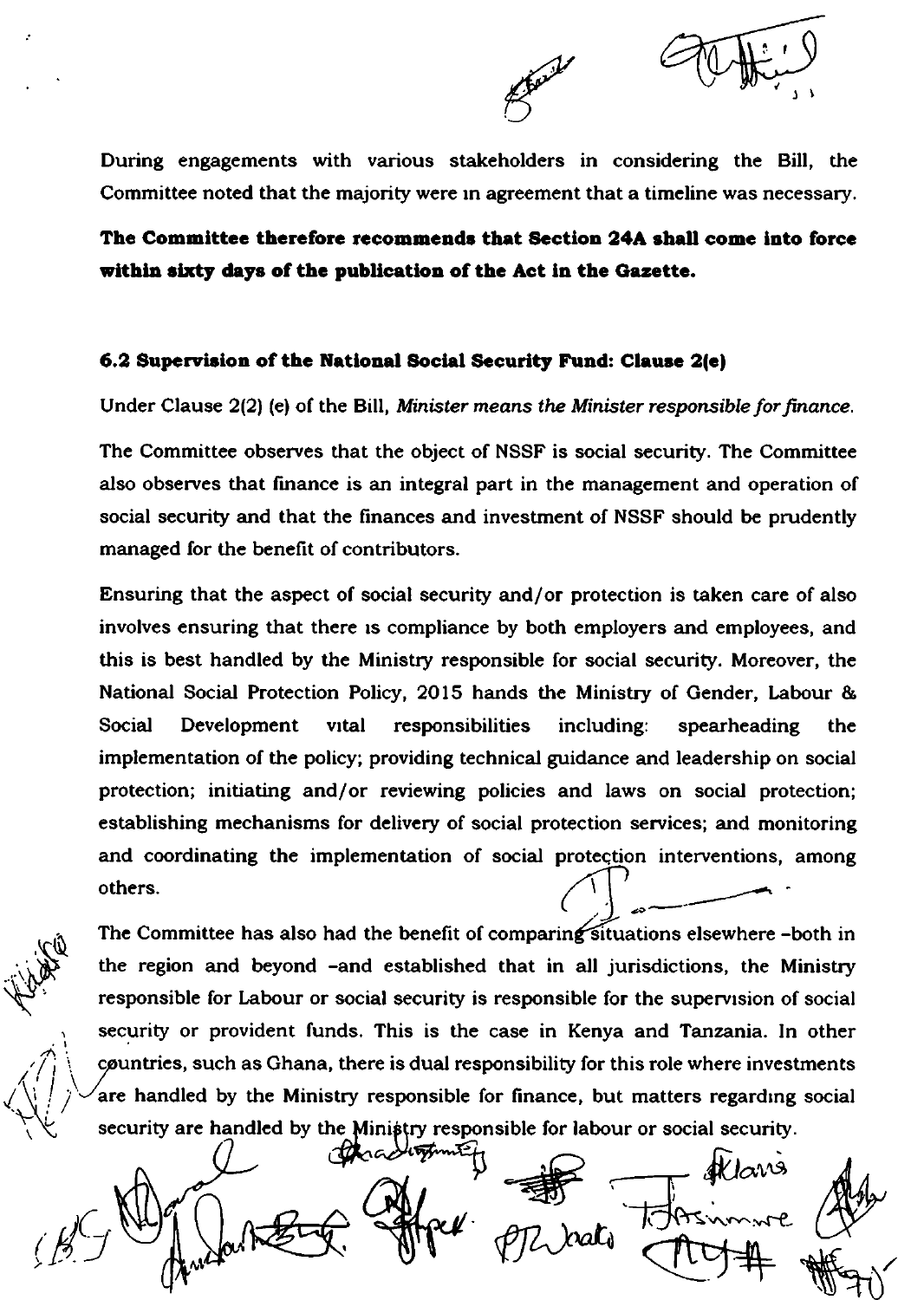

The Committee is also mindful of the fact that the Constitution of the International Labour Organisation, which Uganda ratified in 1963, requires every member state, under Article 22, to periodically report on measures taken to give effect to the provisions of Conventions to which it is party. Uganda reports through the Minister of Gender, Labour & Social Development whom the Government of Uganda submitted as the country's contact at the ILO.

The Committee notes that the Permanent Secretary of the Ministry of Finance, Planning and Economic Development is a member of the board of NSSF with voting nghts, and that, under Section 8 of the Uganda Retirement Benefits Regulatory Authorrty Act, the Minister of Finance, Planning & Economic Development appoints the board of directors of the Uganda Retirements Benefits Regulatory Authority which gives both supervisory and regulatory directives to the authority and regulates the entire retirement benefits sector and all the players thereunder, including NSSF.

It is the observatlon of the Committee that the Ministry of Finance is ably represented on the board of directors of NSSF and the entire retirement benefits sector and has a say in how the finances and investments of NSSF are handled. Placing social security under the supervision of the Ministry of Finance would compromise the effective running of the scheme. The Committee is confident that the fund will continue to grow even when placed under the Ministry of Gender, Labour & Social Development.

The Committee further observes that the mandate of the Ministry of Finance, Planning & Economic Development is limited to matters of finances, while that of the Ministry of Gender, Labour & Social Development incudes, among others, mobilising and empowering communities to harness their potential while protecting the rights of vulnerable population groups and promoting issues of labour productivity and employment, social protection, gender equality & equity, human rights, culture and empowerment.  $\zeta$ 

on Labour Relations signed between the government of Uganda and the Federation

 $A_{\mathcal{N}}$ 

)

 $\bigwedge$ 

 $(\cancel{B}^-)$ Further, there is need to implement the obligations in the National Tripartite Charter<br>
on Labour Relations signed petween the government of Uganda and the Federation<br>
Concerting the relation of the relation<br>
Concerting th fr?r  $p_1$ Jaa $\ell_{\mathfrak{v}}$  $+1$ it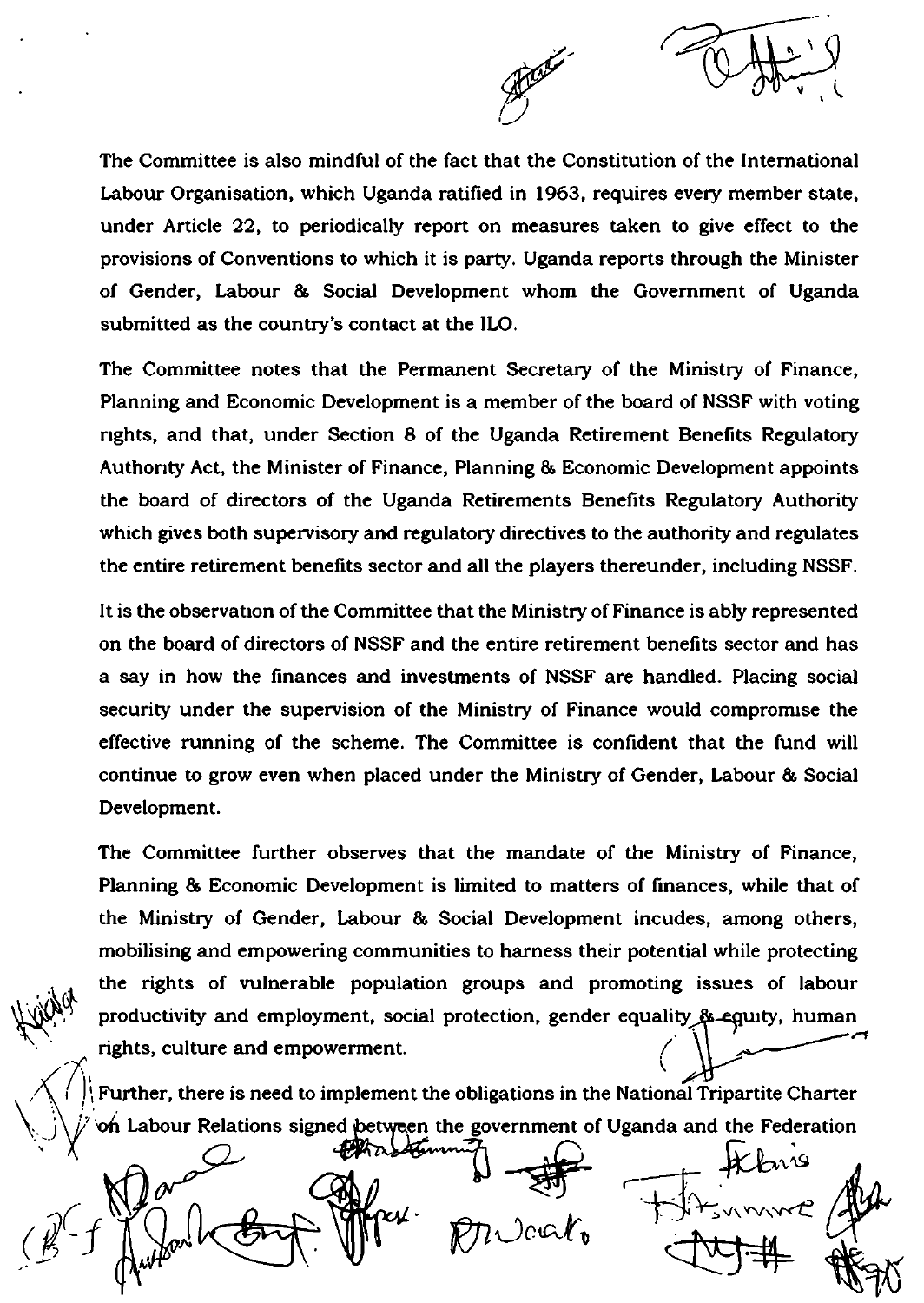

of Ugandan Employers, NOTU and COFTU which obligates the state to, among others, create a vibrant social sector that provides for the welfare of workers, retrred persons, the unemployed, orphans, the sick, persons with disabilities, youth and other disadvantaged, and to promote good governance and compliance with the national laws and ratifred regional and international treaties such as the lLO. The Ministry of Gender, Labour and Social Development is directly responsible for the creation of a vibrant social sector, as well as securing workers' retirement through their contributions in NSSF.

The Committee recommends that supervision of NSSF be under the Ministry responsible for Social Security.

### 6.3 Clause 3: Board of Directors

 $M^{\alpha_{\alpha_{2}}}$ 

I

Clause 3(1) (f) of the Bill provides that The Managing Director shall be an ex-officio member of the Board with the right to vote.

The Board of directors is responsible for the management and operations of the fund under Section 4 of the Principal Act. The superiority of the Board of directors over the managing director is recognised by Clause 14 of the Bill which provides for his/her appointment by the Minister on the recommendation of the Board.

The Committee is concerned that giving the managing drrector a right to vote will create a fertile ground for conflict of interest, for he/she would be part of the organ that recommends for his/her appointment and to which he/she accounts. During the interaction of the Committee with NSSF, it was submitted that the managing director is a person who heads the day to day running of the fund, and who has technicd expertise in matters relevant to the fund, and that a number of times he/she could be the only member of the board with the requisite technical expertise.

Thé Committee observes that as the person in charge of the day to day running of the fund, the managing director should be a person vested with the right skill, but that this in itself should not be a basis for granting him/her with voting rights. Even

 $\blacktriangle$ lart \$7)aalt  $\mathscr{B}$  (  $\bigcup_{\alpha} \mathscr{C}$  ) at  $\bigcup_{\alpha} \mathscr{C}$  (  $\bigcup_{\alpha} \mathscr{C}$  ) at  $\bigcup_{\alpha} \mathscr{C}$ 

L J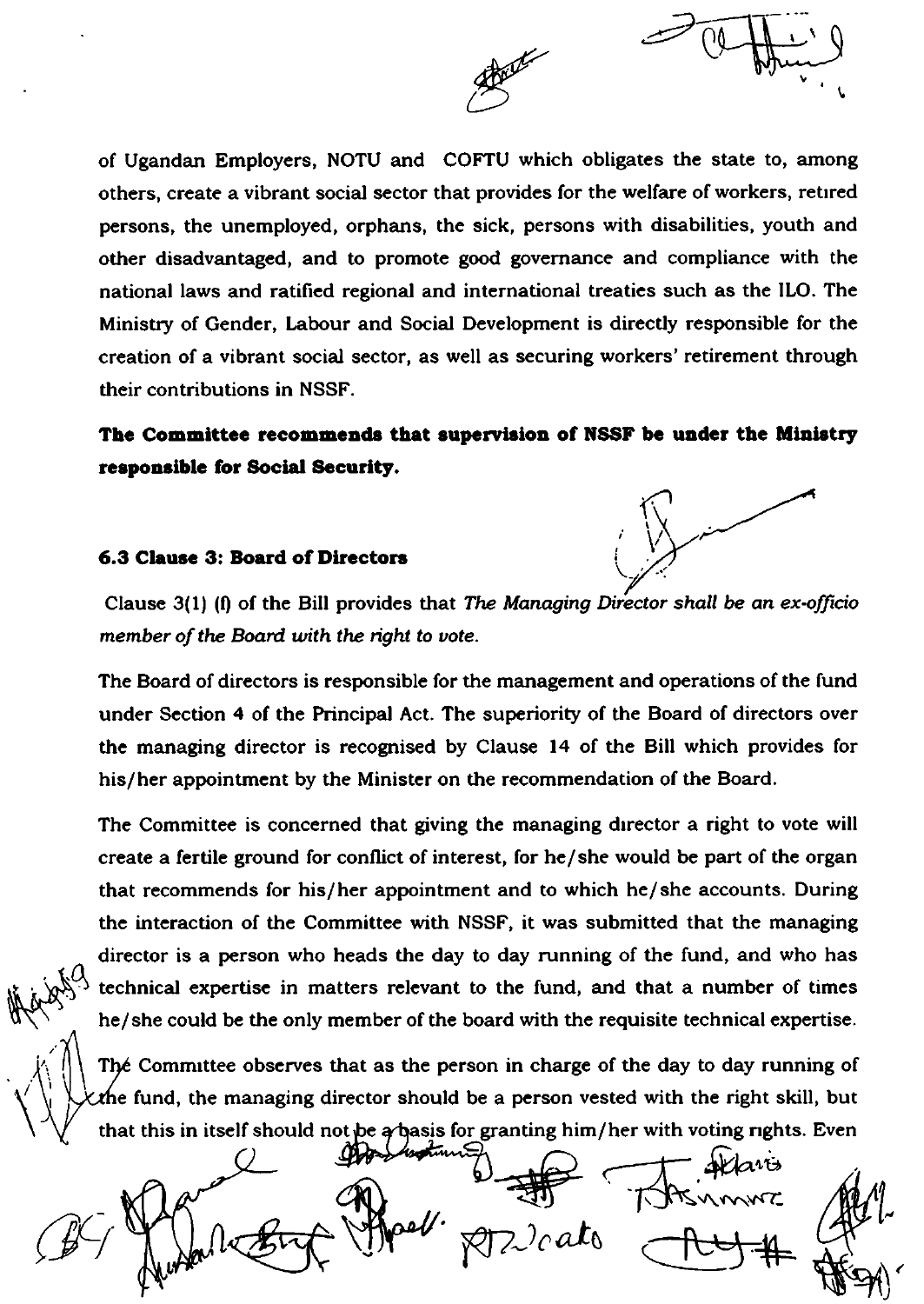

then, the Bill presents a cure for this, through Clause 3(6)(b) by mandating the Minister to ensure a balance of, skills and experience among the members of the board. This way, the people appointed on the Board should possess the right skills.

The Committee further observes that there is need for consistency with other laws and best practices of corporate governance where ex-officio members do not have voting rights, starting with the Constitution under Article 78 (1) (d).

The Committee therefore recommends that the managing director should be an ex-officio member of the Board with no right to vote.

### 6.4 Clause 7: Voluntary Contributions



The Committee appreciates the provision for voluntary contributions as an avenue to increase social security coverage and promote a saving culture. The Committee also welcomes the introduction of penalties for employers who deduct voluntary contributions on behalf of their employees and fail to remit the same to the fund. This is a deterrent, builds trust and should encourage more workers to join the fund.

The Committee is concerned, however, that while the Bill provides for fines, there is no provision obliging the defaulting employer to remit the deducted contributions of the employee to the fund. In this way, the employee will still stand to lose.

The Committee notes that while the Bill grants powers to the Minister to perform a variety of functions in consultation with the Board in other provisions, in Clause 7 under the proposed Section 13A (7), the power to make regulations prescribing the procedure for making voluntary contributions and benefits is granted to the Board. This is a departure from the rest of the Bill.

### The Committee recommends that:

Clause 7 be amended in the proposed Section 13 A:

a) by providing, under the proposed Section 13A (6), an obligation to an employer who deducts/a voluntary contribution and fails to remit the

res/.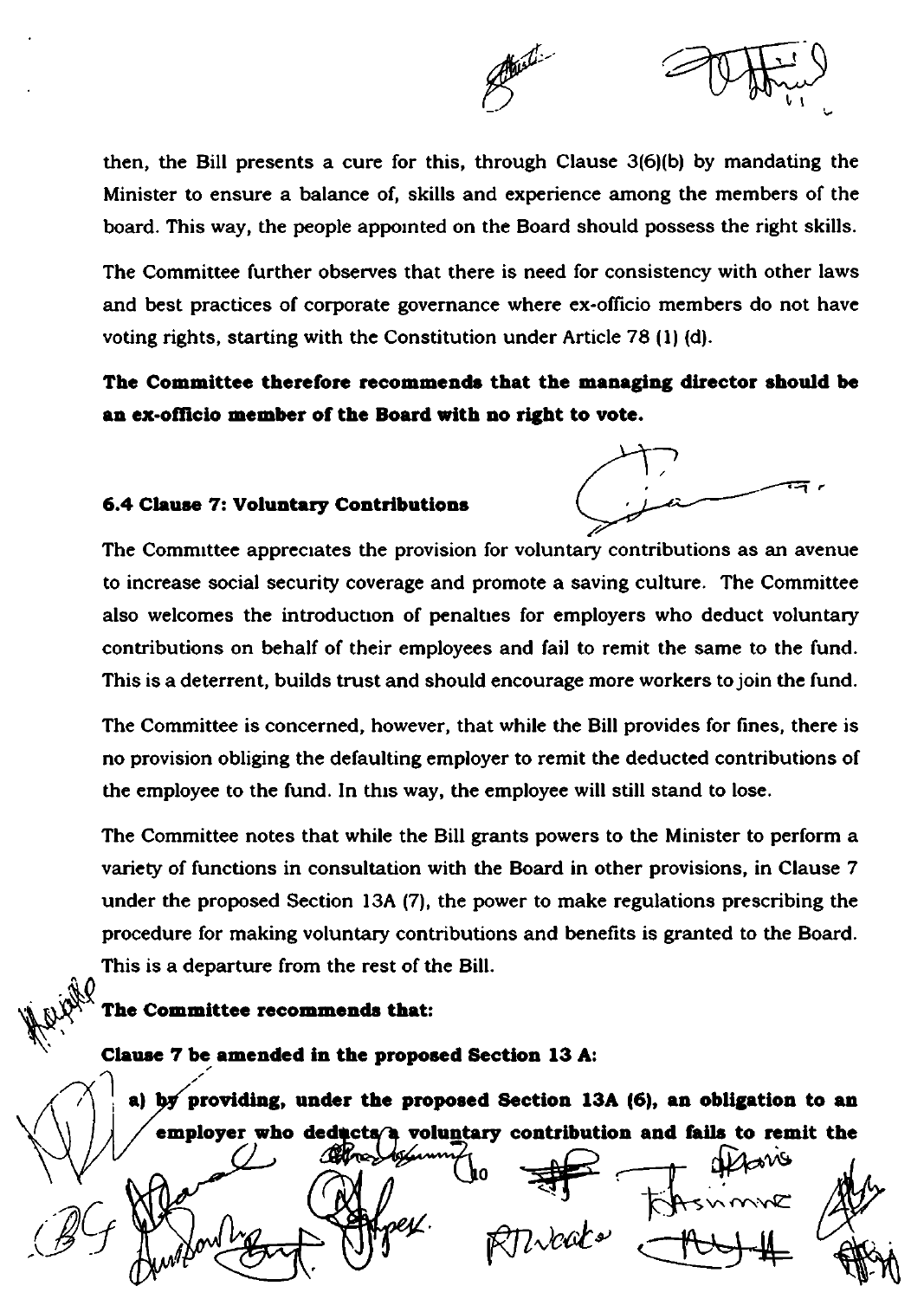

same to the fund, to remit to the fund any outstanding contribution due to the employee on top of the fine, imprisonment or both; and

b) by granting the Minister, under Section 13A (7), power to prescribe by regulations & in consultation with the board, the procedure for making voluntary contributions and benefits.

### 6.5 Recovering from a 3<sup>rd</sup> Party: Clauses 8 & 20

Clauses 8 and 20 of the Bill seek to amend Section 14 and 48 of the Principal Act respectively by providing for recovery of any contribution and any other sum together with interest from a third party who owes money to a defaulting contributing employer.

While the Committee supports the need to expand avenues to increase social protection, it is concerned that NSSF engaging with third parties will expose members' contributions to endless and protracted recovery court battles which may be more costly on the savers' contributions than what is intended to be recovered. NSSF should internally devise means or improve its internal mechanisms to directly recover from defaulting employers as going after third parties may cause delays in the collection of members' contributions, as well as conflict of interest on the part of those executing the task of the actual recovery from the third parties.

# The Committee recommends that the proposed amendment to Sections 14 and 48 of the Principal Act be deleted.



### 6.6 Clause 12: Mid-term Access to benefits

Mid-term access aims to provide interim benefits for members of the fund in the interim. At the same time, the Committee is alive to the fact that there is need for a balance between providing members interim access to benefits while at the same time ensuring that members have benefits when they retire.

 $\not\!\!\!\!/$ he Committee notes that the proposed Section 24A (1) refers to 'contributions' as opposed to 'savings' for woluntary savers and imposes terms and conditions. The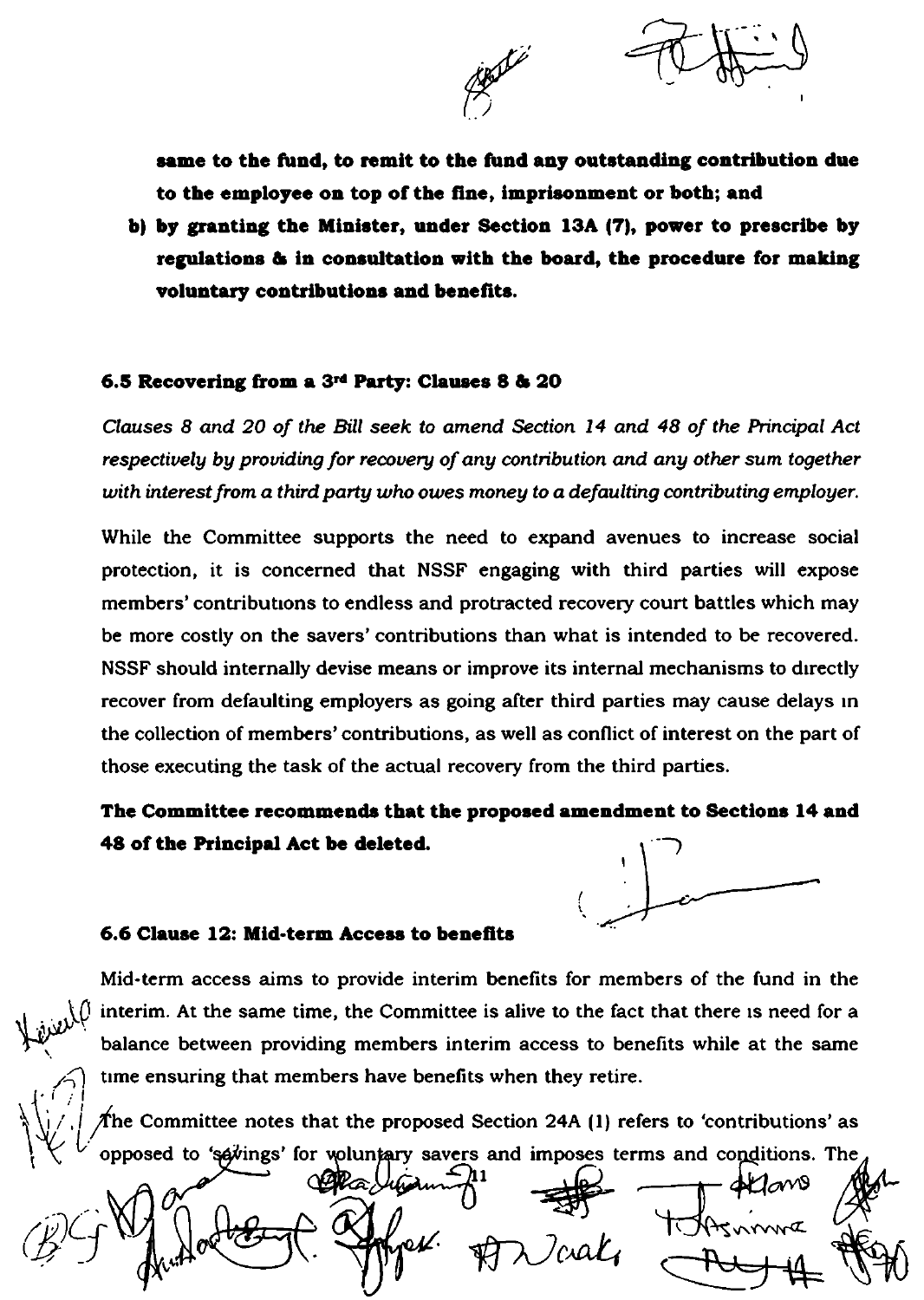

Committee is concerned that this is restrictive to voluntary savers, and yet the Bill seeks to expand social security by, among other things, attracting voluntary savers.

The Committee further notes that the proposed Section 24A (1) gives the Minister discretion to provide for mid-term access to eligible members a sum not exceeding 20% of a member's benefits. This discretion allows the Minister to provide a sum less than 20%.

The Committee notes that there is no consideration of mid-term access for persons with disabilities, which runs counter to the need for equity and Uganda's Constitutional obligation for affirmative action. The Committee is aware of the fact that PWDs are, on average, more likely than their non-disabled counterparts not to get job opportunities easily, and more likely not to find jobs when they lose them. Moreover, a number of PWDs have underlying medical conditions which make them even more vulnerable. All these factors mean that PWDs are unlikely to work for the same number of years as their able-bodied counterparts. The Committee also notes that the number of PWD workers, and contributors to the fund is negligible and is unlikely to strain the fund when they are granted mid-term access.

The Committee further notes that there is need for the statutory instrument under the proposed Section 24A (3) prescribing the terms and conditions and procedures for accessing the accrued benefits is laid before Parliament to ensure that it is in consonance with the spirit of the Act.

The Committee therefore recommends that the proposed Section 24A of the **Bill be amended by:** 

a) removing the restrictions on mid-term access for voluntary savings;

b) providing for mid-term access of a sum of 50% of accrued benefits for persons with disabilities who have attained the age of forty years and above and have made contributions to the fund for at least seven years;

and  $12$  $\sqrt{\alpha}$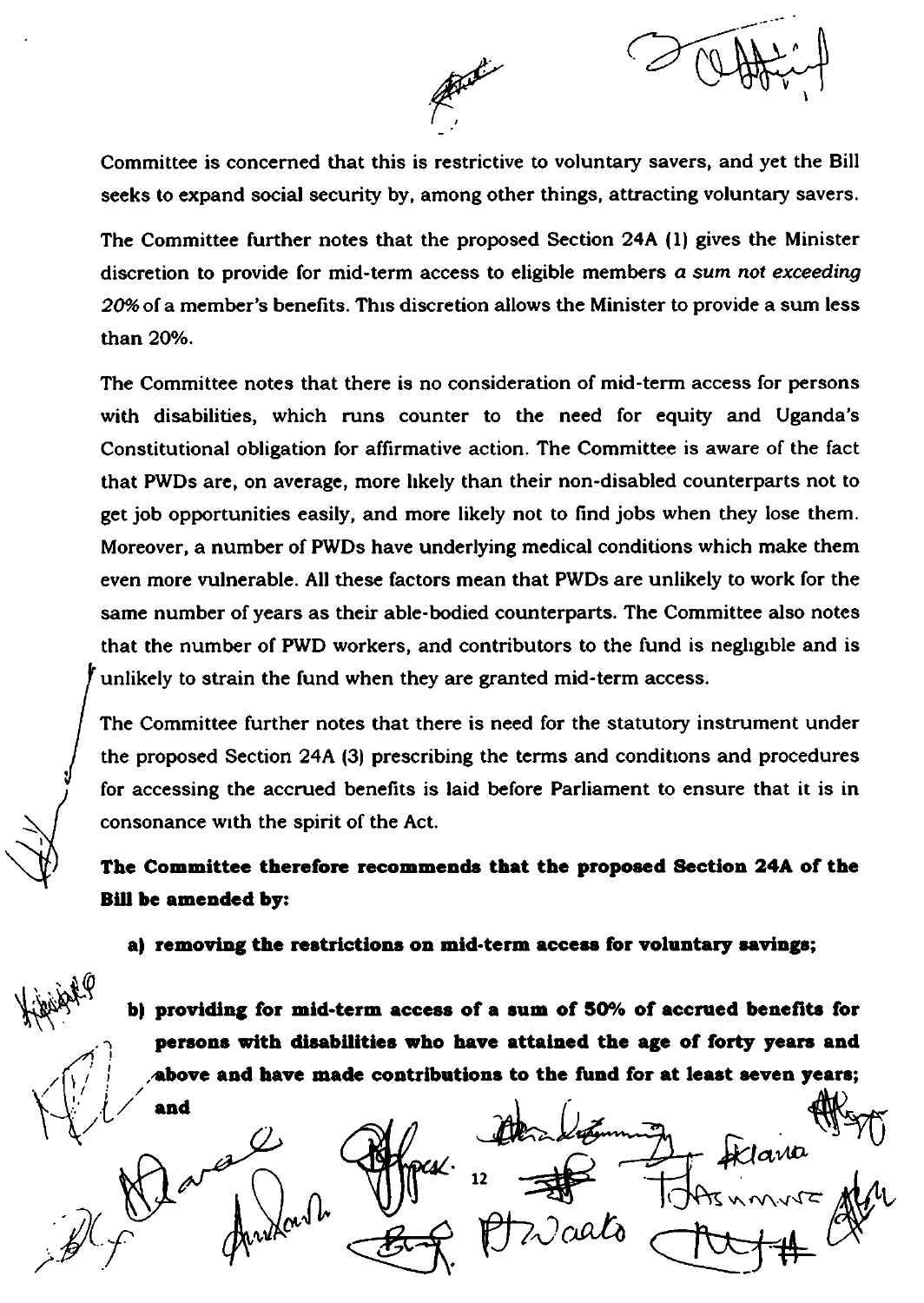

# c) requiring that the statutory instrument under Section 24(3) be laid before **Parliament for approval**

### **7.0 NEW AMENDMENTS**

### 7.1 Section 20: Age Benefit

Section 20 (3) of the Principal Act restricts the number of times a member can be paid an age benefit.

It is the observation of the Committee that the restriction by Section 20 (3) of the Principal Act is unfair to members.

### The Committee recommends that Section 20 (3) of the Principal Act be deleted.

### 7.2 Section 34: Members' Account

Section 34 (2) & (3) of the Principal Act provide for the closure of a member's account on the attainment of the age of 60 years and grant the Minister power to dispose a members' money into the reserve fund.

Section 34(2) & (3) run counter to the principle of expanding social security coverage espoused in the Bill which provides for voluntary contribution. Section 34 (2) (b) (i) of the Principal Act would, therefore, prohibit a member who wishes to make voluntary contributions to the fund after attaining the age of 60 years. The provision also bars persons aged 60 or over who may not have been members of the fund but who may wish to join and make voluntary contributions.

Under Section 34(3) of the Principal Act, empowers the Minister to permanently dispose of the monies in a member's account into the reserve fund.

The Committee recommends that Section 34 (2) & (3) of the Principal Act be

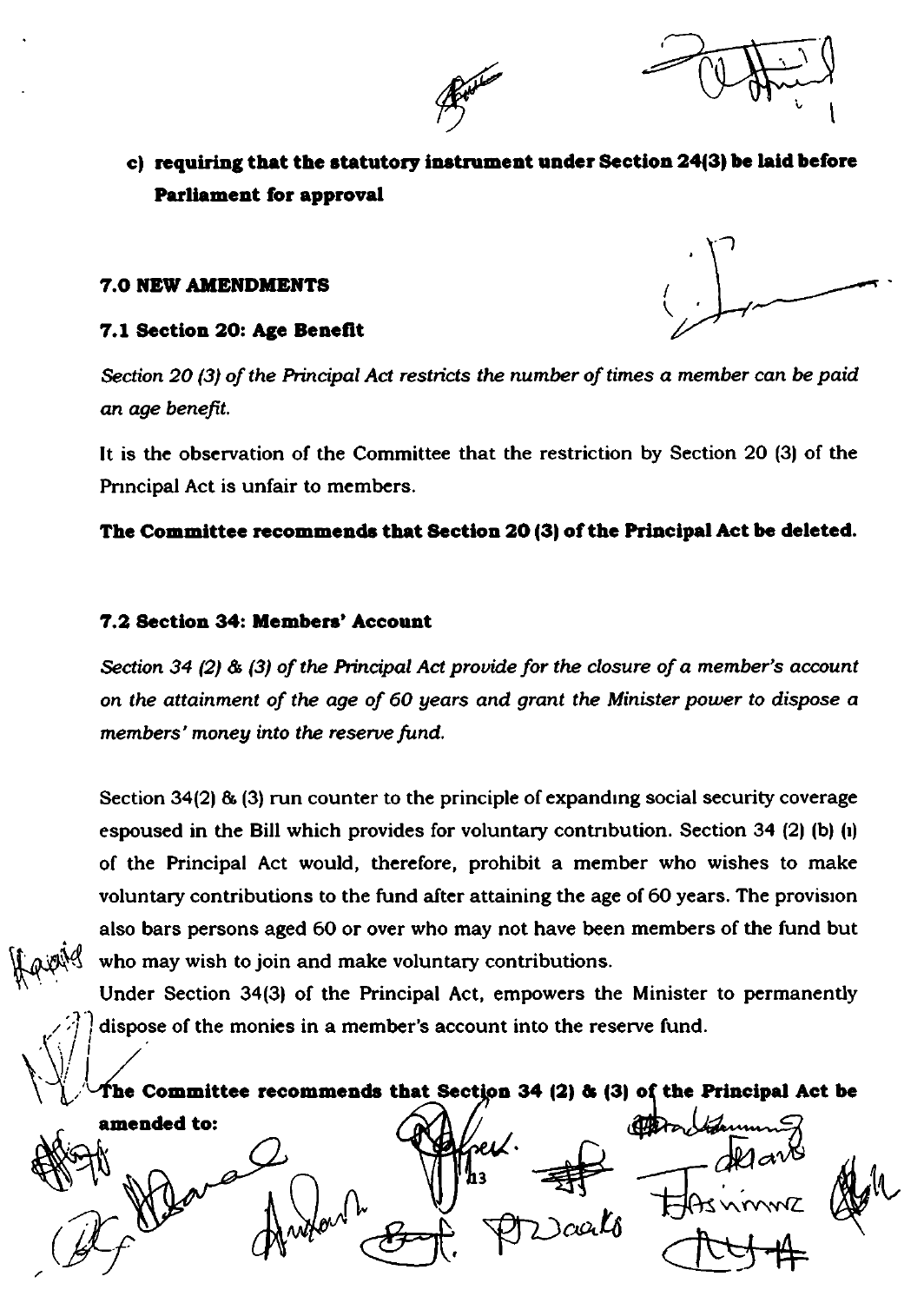$\widetilde{\mathfrak{l}}_i$ 

a) allow for continued voluntary saving even after attaining the age of sixty years;

But

- bl provide for the board to publish the names and details of all dormant members' accounts in the fund every year in a newspaper of wide circulation; and
- c) provide for more time before a member's contributions can be deposited into the reserve account.

### 8.0 CONCLUSION

 $4,4,4,4$ 

 $\epsilon$  1

li-

I

The Committee welcomes the principle of the Bill to expand social protection coverage through initiatives such as voluntary contributions and making workers in the informal sector eligible to contribute to the fund, thereby providing a remedy to the poor saving culture in the country. The Bill brings forth innovative provisions such as mid-term access which should help workers in need of some relief especially given the effects of the Covid-I9 Pandemrc. The Bill provides for gender and equity through the addition of gender and disability among the areas that ought to be balanced by the Minister while appornting members of the Board.

The Committee wishes to note the measures put in place by NSSF to increase efliciency, such as the timely remittance of benefrts within days, which is a huge improvement. While that is the case, the Committee observes that there is no visibility for NSSF in many parts of the country, as the fund has only 17 branches and 23 outreach centres countrywide. If the number of members is to increase the fund has got to scale up the number of branches and mobilisation efforts. If this is not done, the initiatives in the Bill may come to noting.

There is also need to provide members of the fund with financial literacy, given that, according to figures from NSSF, 50% of members who receive their benefits exhaust them within one year, which negates the very objective of provrding socral securrty and/or protection which the fund was set up to achieve in the first place. It is the

wish of the Committee that NSSF will put in place measures to ensure that the  $\frac{1}{2}$  ,  $\frac{1}{2}$  ,  $\frac{1}{2}$  ,  $\frac{1}{2}$ 12 De Jur 30 Mars. pries Fainnys av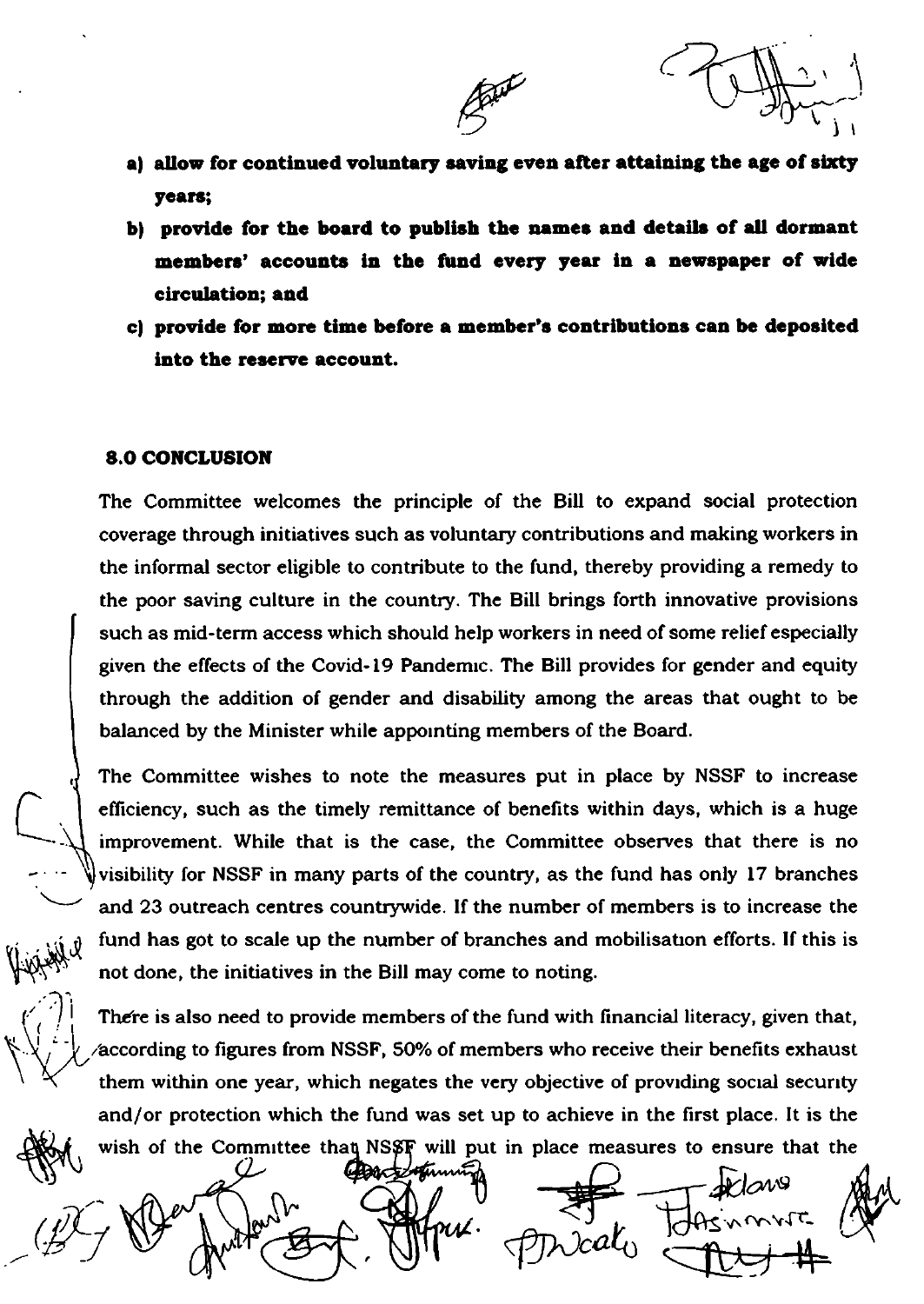

innovations of the Bill lead to an increase in membership and widen social protection coverage and heed to the call of the UN to Leave no one behind.

I beg to move.

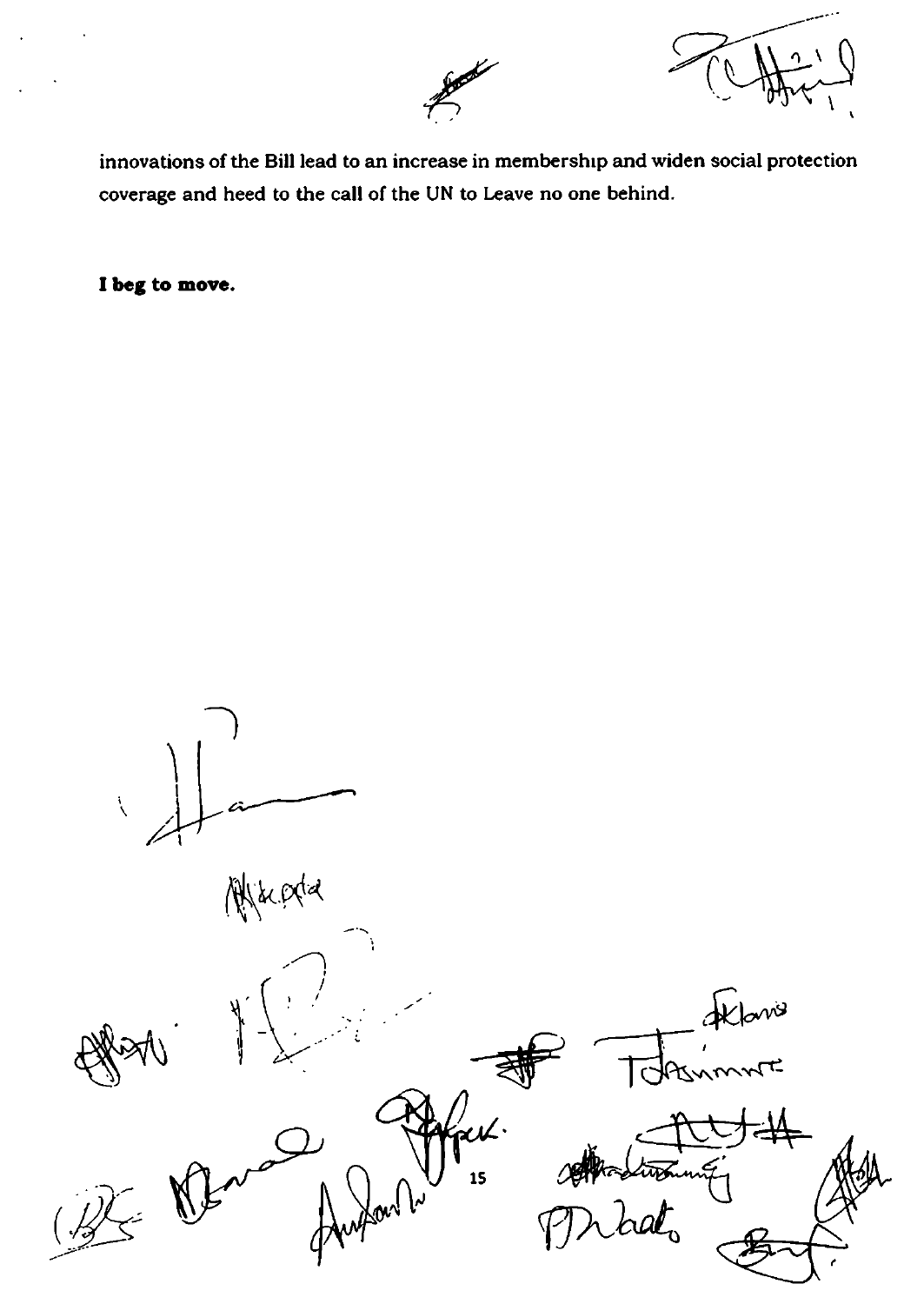



# PROPOSED AMENDMENTS TO THE NATIONAL SOCIAL SECURITY FUND (AMENDMENT) BILL, 2021.

The Committee recommends that the Bill entitled the National Social Security (Amendment) Bill, 2O2l be passed into law subject to the following proposed amendments:

### Clause 1: Commencement

Clause I is substituted for the following-

### "Commencement

- (l) Subject to subsection (2), this Act shall come into force upon publication in the Gazette.
- l2l The Minister shall, in consultation with the board, by statutory instrument, commence section 24A within sixty days from the date of publication of this Act in the Gazette."

### Justification

To create certainty on the time of commencement of midterm access.

# Winter Cla Clause 2: Amendment of section 1 of the National Social Security Fund Act

Clause 2 is amended-

.<br>i

 $\cdot$  ?

 $\overline{\phantom{a}}$ 

(a) in paragraph (c), by inserting a new definition immediately before the proposed paragraph (ga) as follows-

"corruption" has the meaning assigned to it in the Anti-Corruption Act, No.6 ot 2OO9;"

(b) in paragraph (e), by substituting for the proposed paragraph  $(u)$ , the following-

"(u) "Minister" means the Minister responsible for Social Security  $\mathcal{A}$ 

(c) by inserting a new paragraph immediately after paragraph " $(e)$ " as follows-

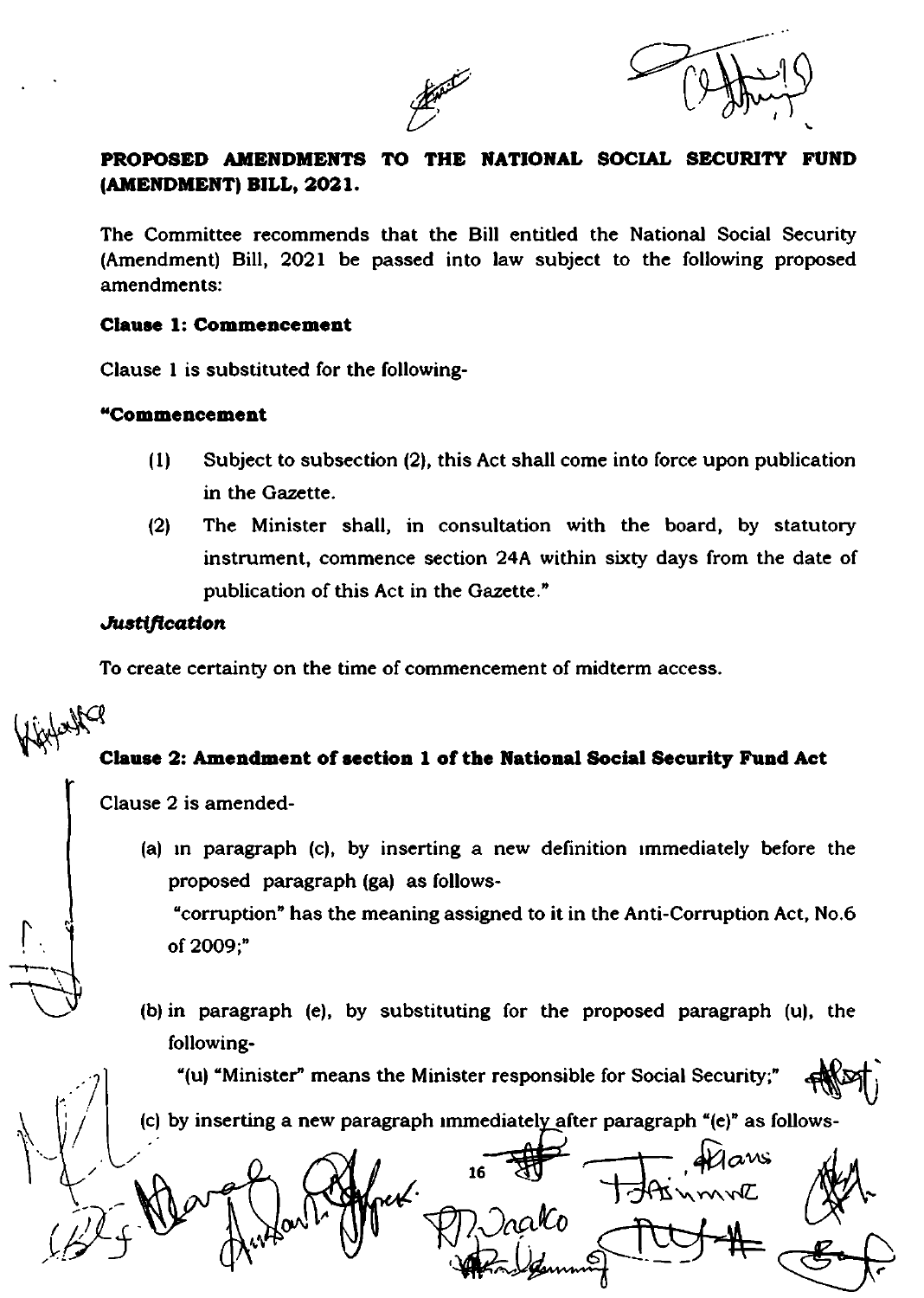n v

" $(f)$  by inserting immediately after paragraph  $(V)$ , the following-

<sup>[</sup>

"(va) "persons with disabilities" has the meaning assigned to it in the Persons with Disabilities Act, No. 3 of 2O2O;"

### Justification

v\$"

--\

t

{

- The insertion of new definitions is to provide for terms used in the Act. i.
- ll. Placing the fund under the Minrstry of Finance woutd alienate the Ministry of Gender from the overall management of NSSF whereas the object of the bill is social security and the subject is the management of the fund; it is pertinent that priority in consideration of the regulation and management is put on the workers whose money it is that NSSF keeps. It's for this very purpose that the bill was introduced to Parliament by the Ministry of Gender labour and Social Development as opposed to the Ministry of Finance.
- iii. There is need to comply with lnternational Labour Organisation Standards to which Uganda is both a signatory and member state (since 1963) and under whose Constitution is the obligation on member states to report on measures which it has taken to give effect to the provisions of Conventions to which it is a party. This obligation in practice, is with the Ministry of labour, and not the Ministry of Finance.
- lv. Further, there is need to implement the obligations in the Nationd Tripartite Charter on Labour Relations signed between the government of Uganda and the Federation of Ugandan Employers, NOTU and COFTU which obligates the state to, among others, create a vibrant social sector that provides for the welfare of workers, retired persons, the unemployed, orphans, the sick, persons with disabilities, youth and other disadvantaged, and to promote good governance and compliance with the national laws and ratified regional and international treaties such as the ILO. The Ministry of Gender, Labour and Social Development is directly responsible for the creation of a vibrant social sector, as well as securing workers' retirement through their contributions in

 $L$  issr.  $\alpha$   $\left(\frac{1}{2}\right)$   $\frac{1}{2\pi}$   $\frac{1}{2\pi}$  allows  $\mathbb{X}^{\mathcal{X}}$  (  $\mathbb{W}^{\omega}$  ) where  $\mathbb{U}^{\omega}$  of  $\mathbb{R}$  deal of . NSSF **17** v,.v.orVfC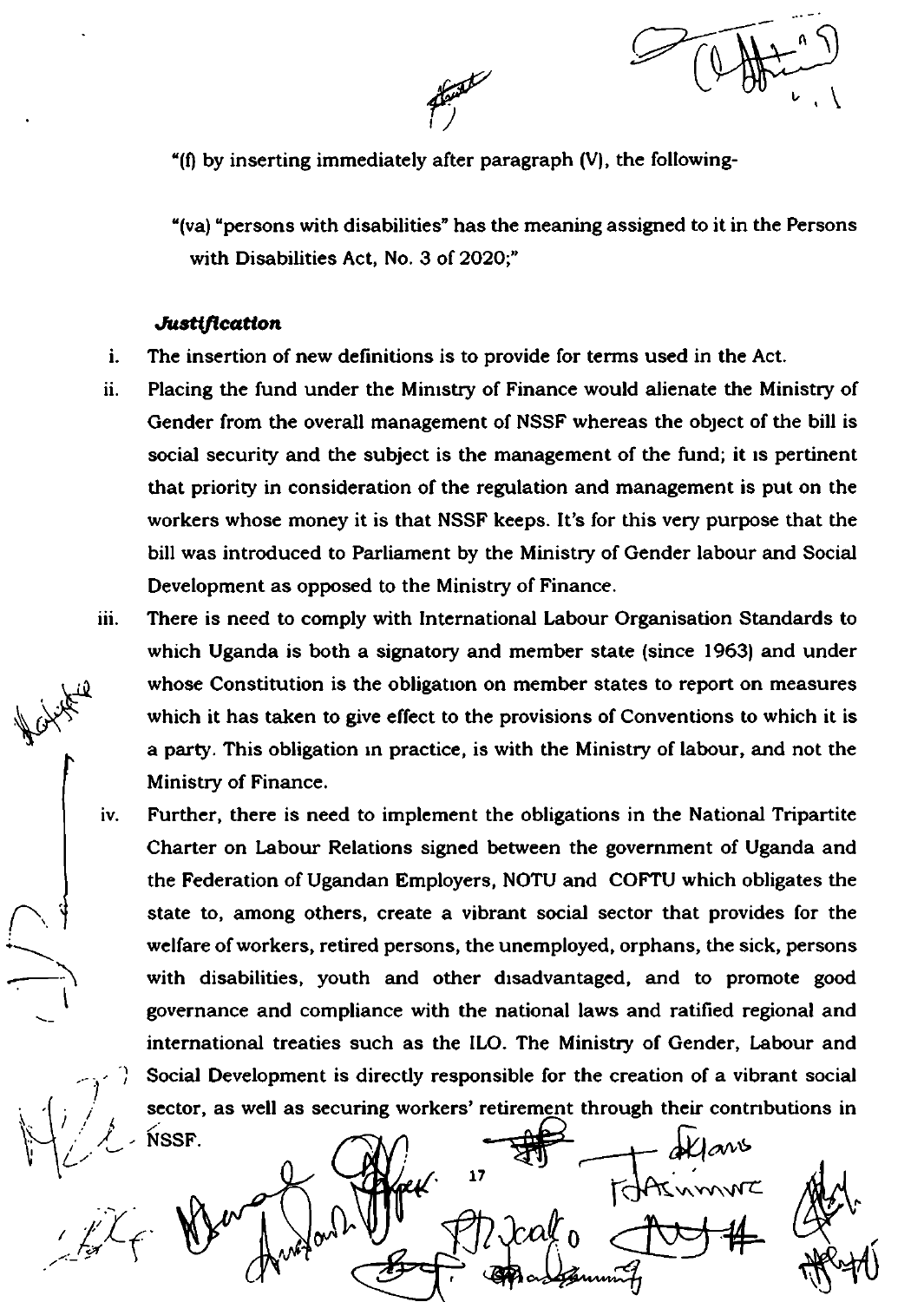

Whereas It is the mandate of the Ministry of Gender labour and Social  $\mathbf{v}_*$ Development to mobilize and empower communities to harness their potential while protecting the rights of vulnerable population groups, it is the mandate of the Ministry of Finance to mobilize financial resources, regulate their management and formulate policies that enhance overall economic stability and development; the spirit of NSSF is social protection, especially for persons at the most vulnerable stage in their lives when they can no longer work. This is directly intertwined with the mandate of the Ministry of Gender as opposed to the Ministry of Finance.

李

The Ministry of Finance already has control and representation to NSSF vi. through its Permanent secretary on the board who has a right to vote, and through its powers of appointment of the URBRA Board; NSSF should not be submerged in the Finance Ministry.

### Clause 3: Amendment of section 3 of principal Act

Clause 3 is amended in the proposed section 3-

- a) by numbering the first provision of the proposed section 3 as subsection (1).
- b) in subsection  $(1)$   $(1)$ , by substituting for the word "with" the word "without".
- c) in subsection (2), by substituting for the word "five", the word "three".
- $d)$  in subsection  $(3)$ -
	- $(i)$ by substituting for the word "and" appearing at the end of paragraph (f), the word "or":
- $(ii)$
- by inserting immediately after paragraph (g), the following-"(h) failure to declare any conflict of interest in the execution of a member's mandate as a member of the board."

e) by substituting for subsection (6) (b) the following-

"(b) there is consideration of persons with disabilities, balance of gender, skills and experience among the members of the board; and"

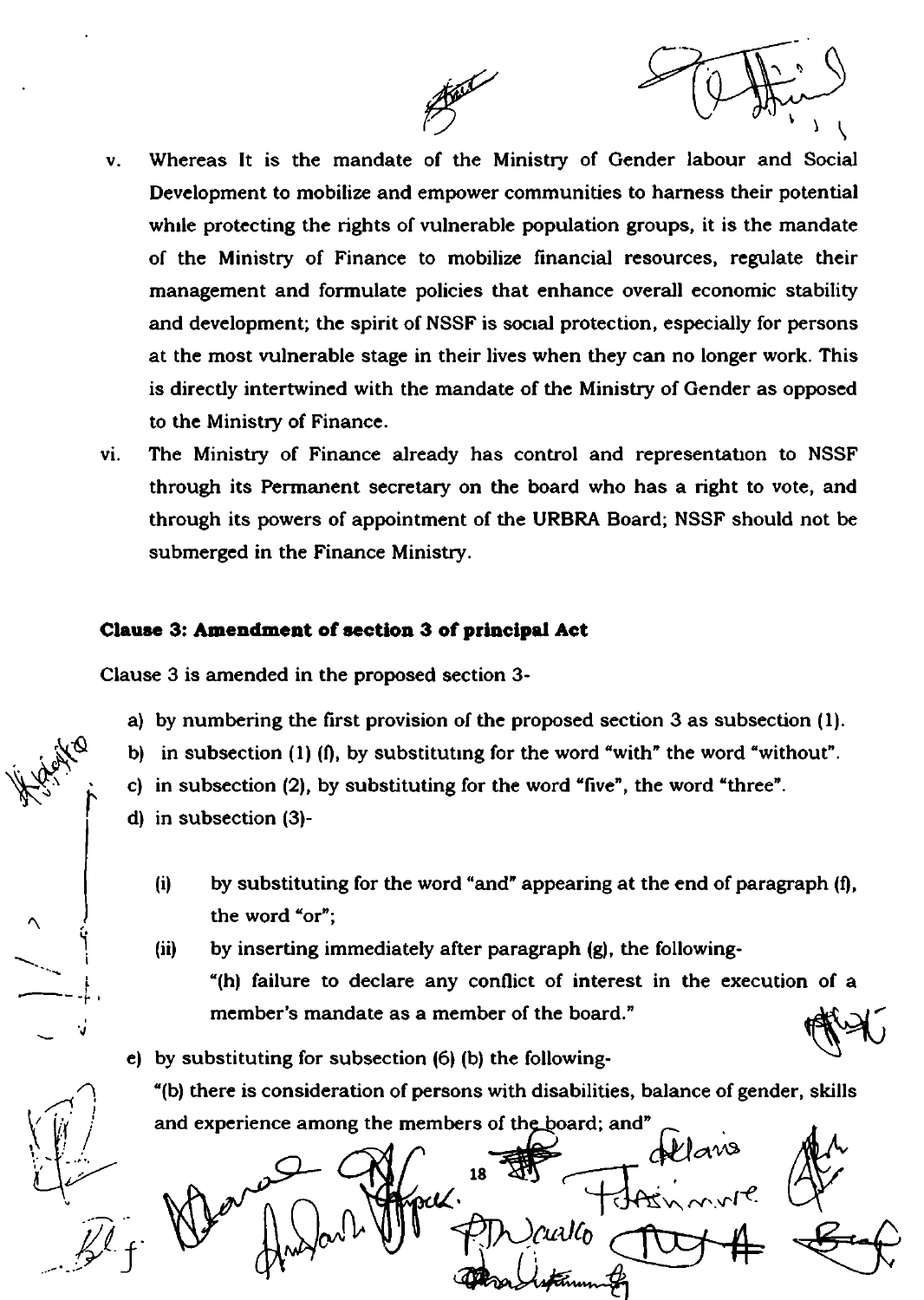

l

### Justification

\,

N\${

 $\lambda$ 

 $\vert$ 

(

- The numbering of the first provision under the proposed section 3 as subsection (l) is to ensure chronological order and to ease reference. i.
- ll. Removal of the voting right of the managing director is to avoid conflict of interest for the managing director on the board which recommends him/her for appointment, appraises him/her and to which he /she accounts as the chief executive offrcer of the fund.
- Further, the board should be independent from any possibility of influence of the managing director in decision making. iii.
- To deter any board member from engaging in activities that could be in conflict with the objectives of the fund. tv.
- To ensure that there is consideration of persons with disabilities on the board,  $\mathbf{v}_1$ in line with 1995 Constitutional obligation of affirmative action.
- The substitution of the word "and" with "or" under subsection  $(3)$   $(1)$  is to ensure that each of the grounds for removal of a member of the board is applied independently. vi.

### Clause 7: Insertion of section 13A in principal Act

Clause 7 is amended in the proposed section l3A-

by substituting for the proposed subsection (6) the following i.

"(6) An employer who deducts a voluntary contnbution under subsection (2) and fails to remit the contribution to the fund commits an offence and is liable, on conviction to,-

a) remit to the fund any outstanding contribution due to the employee; and

b) pay a fine not exceeding one thousand currency points or imprisonment not exceeding three years, or both." $\bigoplus_{i=1}^n$  and

 $\mathbf{M}$ 

 $\Delta \Omega$ 19 ral f

(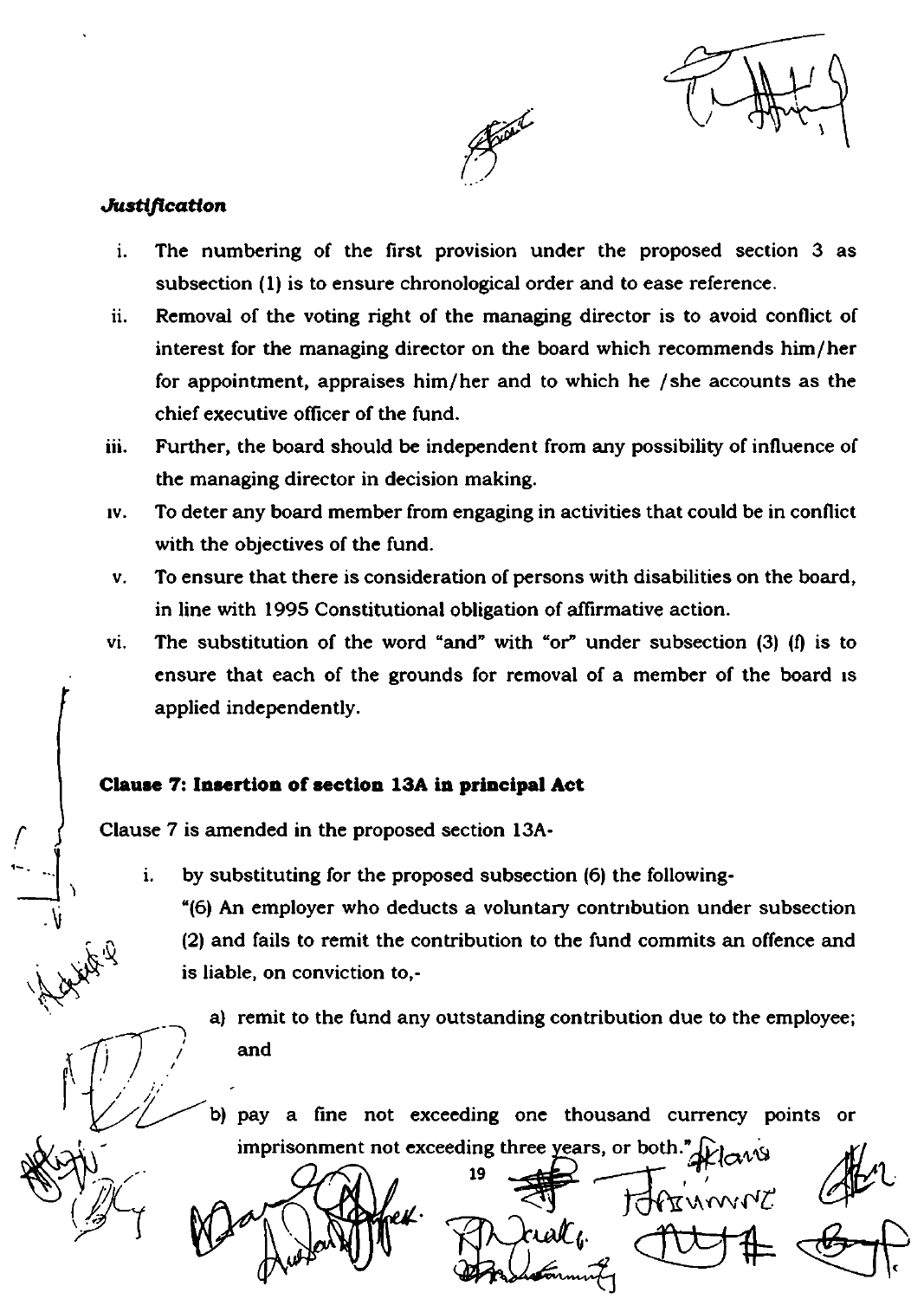

ii. by substituting for subsection (7), the following-

"(7) The Minister shall, in consultation with the board, by regulations, prescribe the procedure for making voluntary contributions and benefits."

### **Justification**

- i. The employee should be in position to recover from the employer any monies which the employer illegally failed to transmit to the fund as contributions.
- The redraft is to ensure chronology in the bill with regard to the powers of the ii. Minister.

### Clause 8: Amendment of section 14 of principal Act

Delete clause 8

### **Justification**

NSSF engaging with third parties shall expose members' contributions to protracted and endless recovery court battles which may cost more than what would have been intended to be recovered and therefore be costly on the savers' contributions; NSSF should internally devise or improve its internal mechanisms to directly recover from defaulting employers.

Attempting to recover from third parties may cause delays in the collection of members' contributions, as well as conflict of interest on the part of those executing the task of the actual recovery from the third parties.

### **New clause**

Insert a new clause immediately after clause 8 as follows-

# "Amendment of section 20 of principal Act

Section 20 of the principal Act is amended by repealing subsection (3)."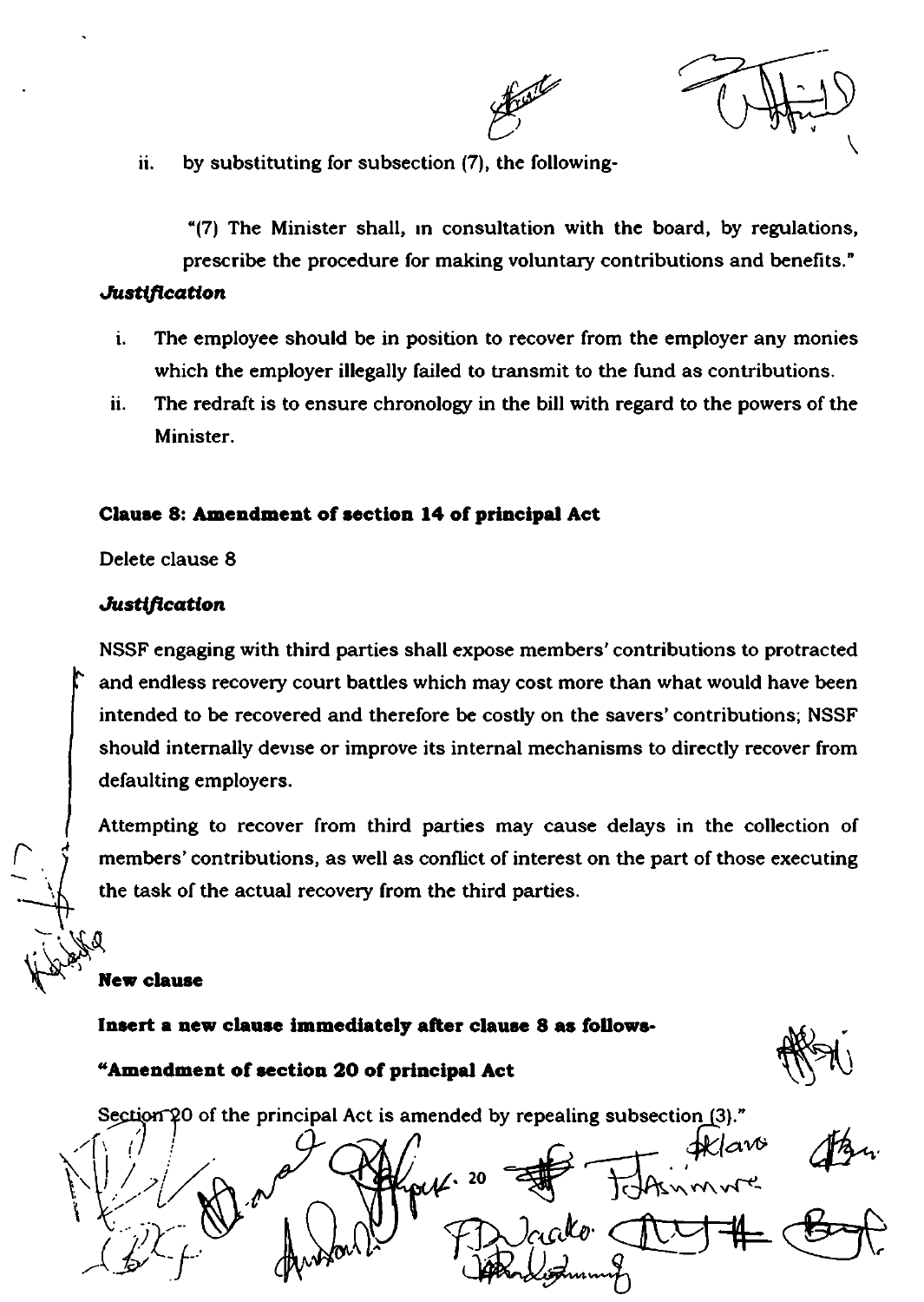( ) L

### Justification

 $\cdot$  .

 $\acute{\zeta}$ 

 $\mathbf{I}$ 

/

**SERV** 

To remove the restriction on the number of times a member can be paid an age benefit.

 $\overline{a}$ 

## Clause 12: Insertion of section 24A in principal Act

Clause 12 is amended in the proposed section 24A-

- a) in subsection (1)
	- i. by substituting for the word "contributions" the word "savings"; and
	- ii. by deleting the words "on such terms and conditions and in a manner prescribed by the board" appearing in lines three and four.
- b) in subsection (2), by substituting for the words "not exceeding" the word "of"

c) by inserting immediately after subsection  $(2)$ , the following-"A Member who-

- a) is a person with disability;
- b) is forty years of age and above; and
- c) has made contributrons to the fund under section 7 for at least ten years,

is eligible to mid-term access, of a sum of 50 percent of his or her accrued benefits."

d) by inserting immediately after subsection (3) the following-

"The statutory instrument under subsection (3) shall be laid before Parliament for approval."

+  $M^{\text{max}}$ **Justification** Ø  $\sqrt{l}$ ( 2t  $\boldsymbol{0}$ n^'Y{q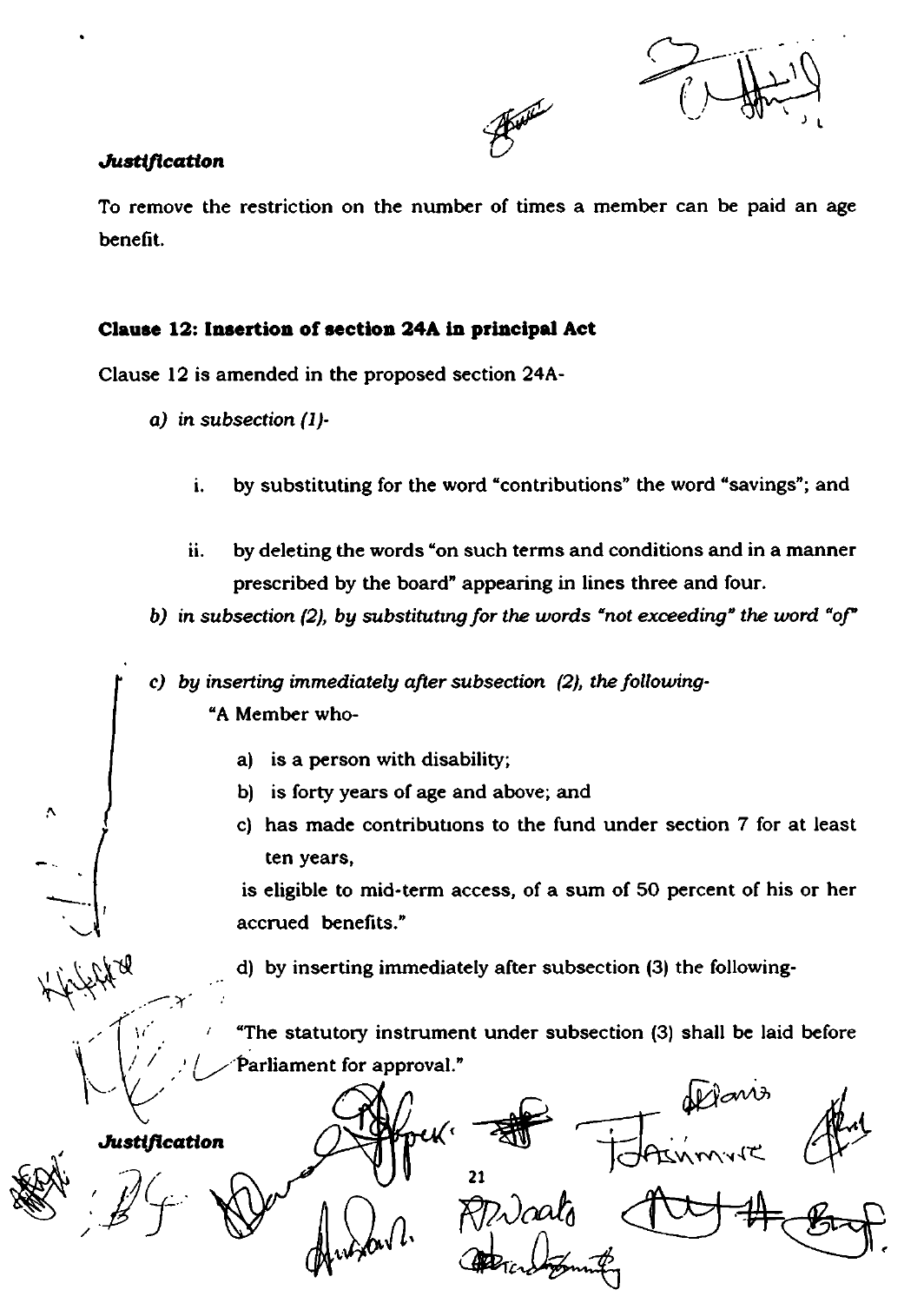

- Substitution of the word contributions for savings is for clarity since voluntary  $\mathbf{i}$ . savers are not mandatory contributors to the fund.
- ii. To ensure uniformity of 20 percent for all contributors entitled to midterm access from the fund.
- iiı. The powers to prescribe terms and conditions and procedure for midterm access for both voluntary and mandatory contributors and savers should lie with the Minister in consultation with the board.
- iv. To enable persons with disabilities who are a small minority of the contributors to the fund to be eligible for mid-term access.
- For Parliament to ensure that the regulations meet the spirit of the Act. v.

### **New clause**

 $A^{\mathcal{U}^{\mathcal{Q}}}$ 

### Insert a new clause immediately after clause 13 as follows-

### "Amendment of section 34 of Principal Act

Section 34 of the principal Act is amended-

(a) by substituting for subsection (2), the following-

"(2) A member's account in the fund shall be closed and his or her membership shall cease on the happening of any of the following events-

- (a) when an emigration grant is paid;
- (b) when a member voluntarily opts out of the fund upon receipt of the member's total age benefit under section 20 of this Act; or
- (c) when a member dies and his or her survivor's benefits are paid out in accordance with section 24 of this Act."

b) by substituting for subsection (3), the following-

"(3) if on the closing of a member's account under subsection (2), any sum of money is standing to the credit of his or her account in the fund and is unclaimed in a subsequent period of seven years, that money shall vest in the Minister who shall pay it into the reserve account."

22 いへい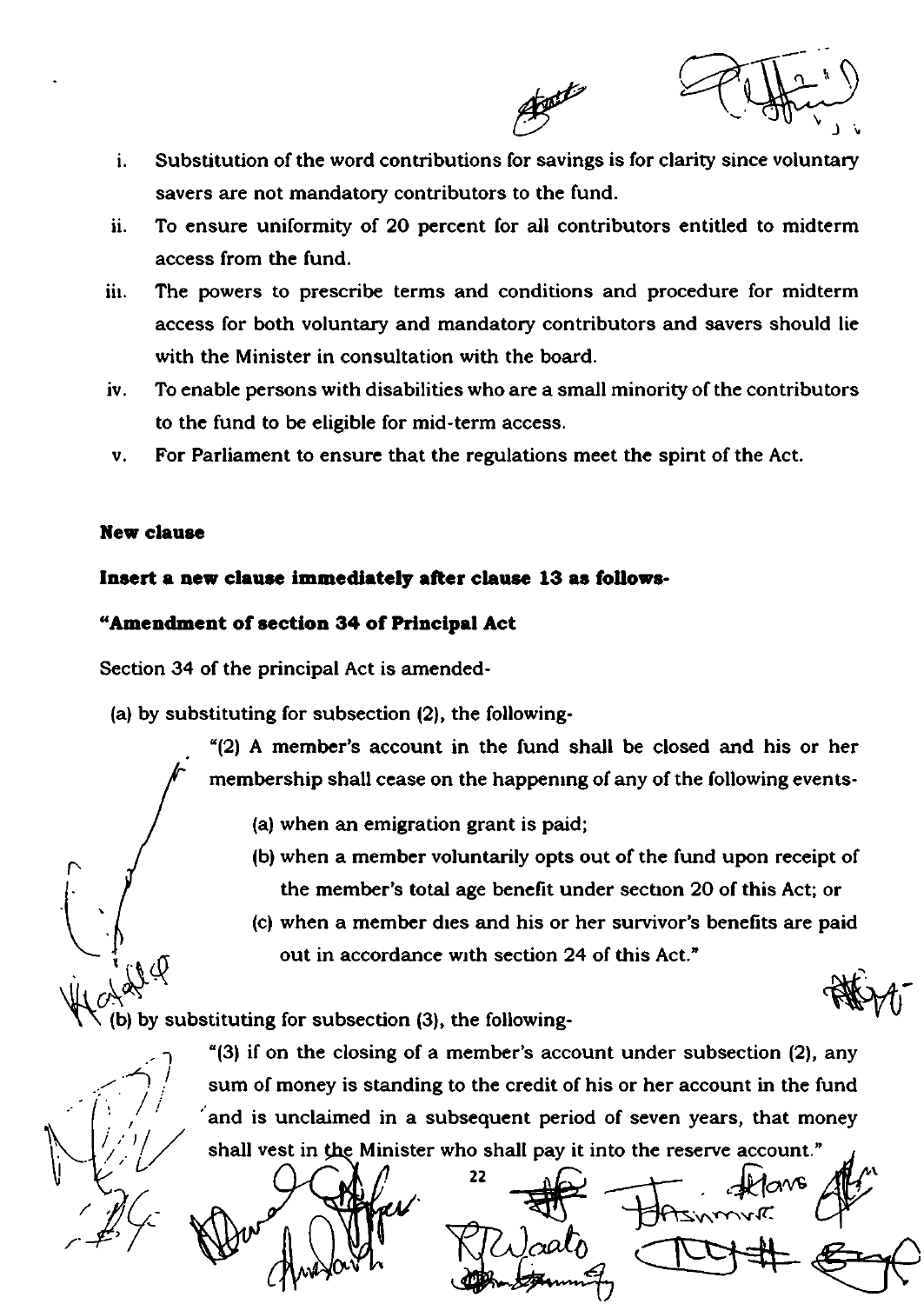f

(c) by inserting immediately after subsection (3), the following-

"(3a) The board shall, every year, publish the names and details of all dormant members' accounts in the fund, in a newspaper of wrde circulation within Uganda. "

Bate

### **Justification**

- To allow for continued voluntary saving by a member even after the age i. of sixty.
- ii. To minimize the possibility of a member's monies being prematurely deposited into the reserve account.
- iii. To put on notice any member or dependent with interest in a dormant account.

### Clause 20: Amendment of section 48 of principal Act

Delete clause 2O

### Justification

NSSF engaging with third parties shall expose members' contributions to endless and protracted recovery court battles which may cost more than what would have been intended to be recovered and therefore be costly on the savers' contributions; NSSF should internally devise or improve its internal mechanisms to directly recover from defaulting employers.

Attempting to recover from third parties may cause delays in the collection of members' contributions, as well as conflict of interest on the part of those executing the task of the actual recovery from the third parties

 $\bigg/$ V\gl++N.q  $\frac{1}{\sqrt{1-\frac{1}{\sqrt{1-\frac{1}{\sqrt{1-\frac{1}{\sqrt{1-\frac{1}{\sqrt{1-\frac{1}{\sqrt{1-\frac{1}{\sqrt{1-\frac{1}{\sqrt{1-\frac{1}{\sqrt{1-\frac{1}{\sqrt{1-\frac{1}{\sqrt{1-\frac{1}{\sqrt{1-\frac{1}{\sqrt{1-\frac{1}{\sqrt{1-\frac{1}{\sqrt{1-\frac{1}{\sqrt{1-\frac{1}{\sqrt{1+\frac{1}{\sqrt{1+\frac{1}{\sqrt{1+\frac{1}{\sqrt{1+\frac{1}{\sqrt{1+\frac{1}{\sqrt{1+\frac{1}{\sqrt{1+\frac{1}{\sqrt{1+\frac{1$  $\int$ danis J 23 aato  $\Delta$ I  $\bigvee$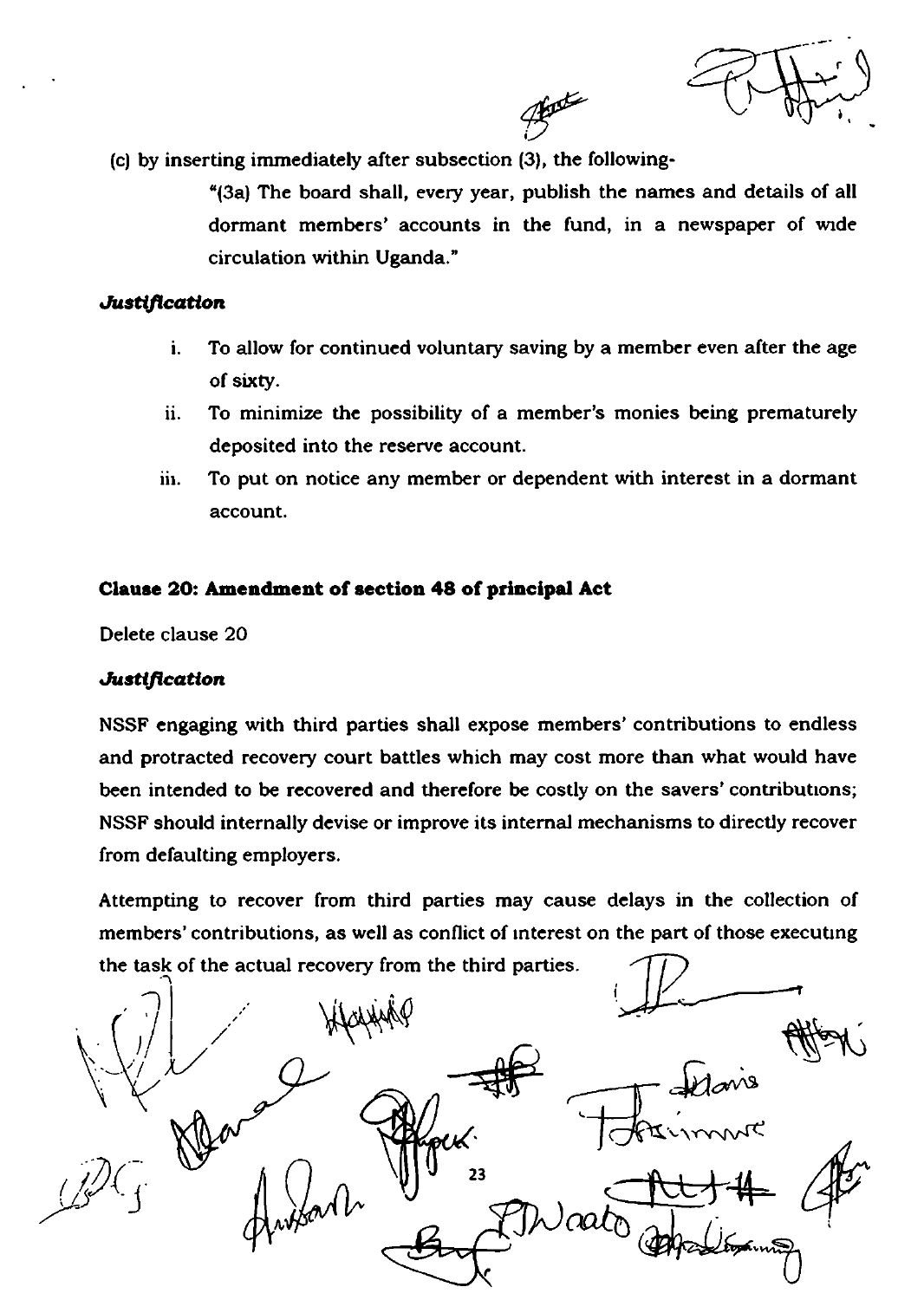

### MEMBERS OF THE COMMITTEE ON GENDER, LABOUR AND SOCIAL DEVELOPMENT

## THE NATIONAL SOCIAL SECURITY (AMENDMENT) BILL, 2021

### SIGNATURE SHEET

| NO.                     | <b>NAME</b>                                   | <b>CONSTITUENCY</b>        | <b>SIGNATURE</b>          |
|-------------------------|-----------------------------------------------|----------------------------|---------------------------|
| $\mathbf{1}$            | Hon. Kabahenda Flavia<br>Rwabuhoro            | DWR Kyegegwa               | $\frac{dE cris}{d\Omega}$ |
| $\overline{2}$          | Hon. Najjuma Sarah                            | <b>DWR Nakaseke</b>        |                           |
| 3                       | Hon. Linda Irene                              | Fort Portal City           |                           |
| $\overline{\mathbf{4}}$ | Hon. Bakkabulindi<br><b>Charles</b>           | <b>Workers' Report</b>     |                           |
| 5                       | Hon. Acen Dorcas                              | <b>DWR Alebtong</b>        |                           |
| 6                       | Hon. Obigah Rose                              | <b>DWR</b> Terego          |                           |
| $\overline{7}$          | Hon. Avako Melsa Maima                        | <b>DWR Yumbe</b>           |                           |
| 8                       | Hon. Laura Kanushu                            | <b>PWD National</b>        |                           |
| 9                       | Hon. Kaala Kevin Ojinga                       | <b>DWR Pallisa</b>         | <u>Qipinish</u>           |
| 10                      | <b>Hon. Asiimwe Florence</b><br><b>Akiiki</b> | <b>DWR Masindi</b>         | <b>JUMME</b>              |
| 11                      | Hon. Ayoo Jeniffer<br>Nalukwago               | <b>DWR Kalaki</b>          |                           |
| 12                      | Hon. Lochap Peterkhen                         | <b>Bokora East</b>         |                           |
| 13                      | Hon. Isabirye Iddi                            | Bunya South                |                           |
| 14                      | Hon. Kamugo Pamela<br><b>Nasiyo</b>           | <b>DWR Budaka</b>          |                           |
| 15                      | Hon. Ayoo Tonny                               | <b>Kwania County</b>       |                           |
| 16                      | Hon. Ngompek Linos                            | Kibanda North              | $\frac{dV}{dt}$           |
| 17                      | Hon: Arinaitwe<br>Rwakajara                   | Workers'<br>Representative |                           |

t ), lr Aux fourth

Homen 11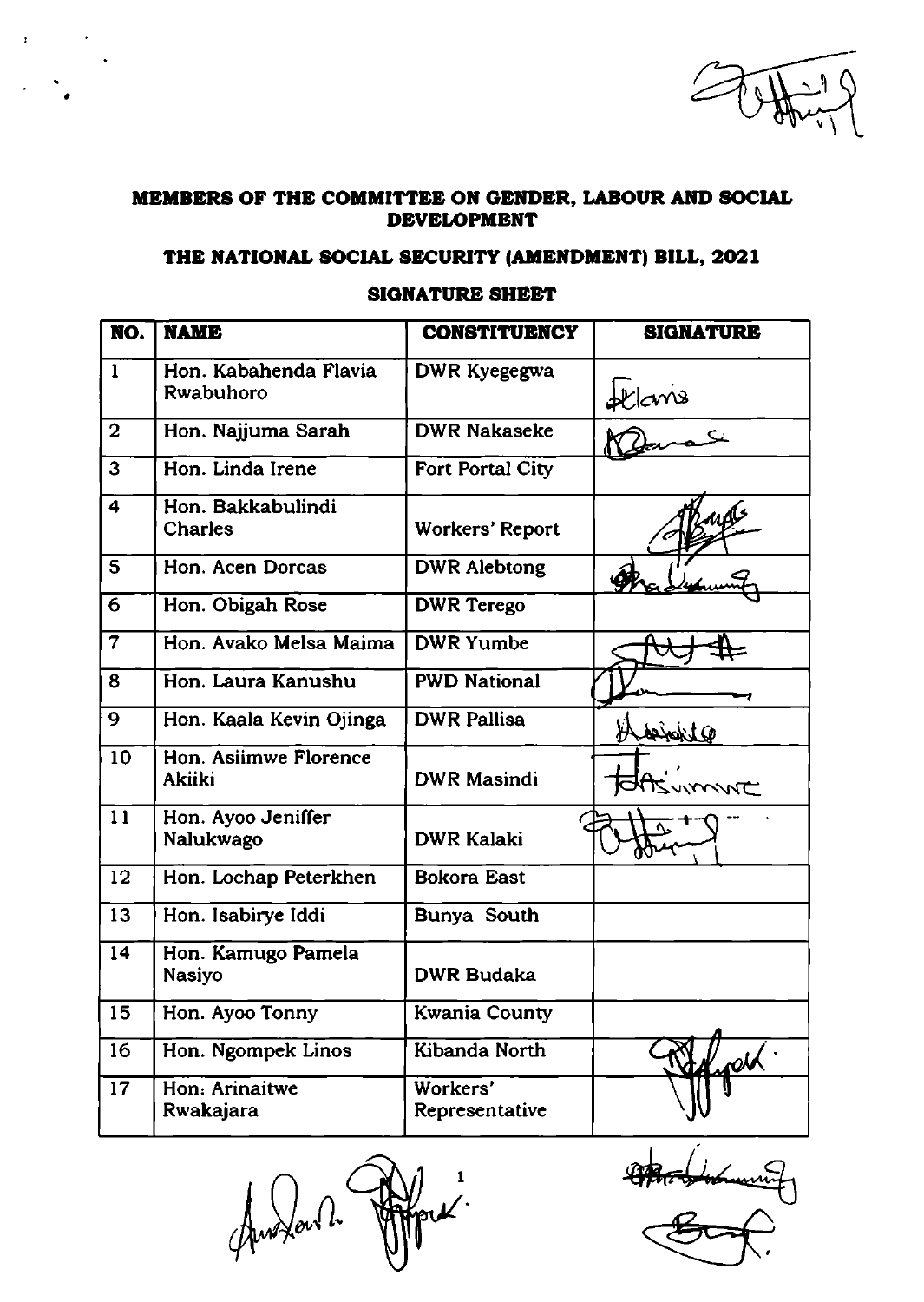| 18 | Hon. Waako Peggy Joy                            | <b>Ops National</b>                     | $\mathcal{Q}$ culto |
|----|-------------------------------------------------|-----------------------------------------|---------------------|
| 19 | Hon. Kaberuka James                             | Kinkizi West                            |                     |
| 20 | Hon. Kabuye Frank                               | Kassanda South                          |                     |
| 21 | Hon. Kiyaga Hillary                             | Mawokota North                          |                     |
| 22 | Hon. Mayanja Allan                              | Nakaseke Central                        |                     |
| 23 | Hon. Nabagabe Flavia                            | DWR Kassanda                            |                     |
| 24 | Hon. Businge Joab                               | <b>Masindi</b><br><b>Municipality</b>   |                     |
| 25 | Hon. Muhindo Harold                             | East<br><b>Bukonzo</b><br><b>County</b> |                     |
| 26 | <b>Mboizi</b><br><b>Arthur</b><br>Hon.<br>Waako | <b>Budaka</b>                           | uifaul.             |
| 27 | Hon. Byakatonda Abdu                            | <b>Workers</b>                          |                     |
| 28 | Hon. Miriam Mukhaye                             | <b>DWR Mbale</b>                        |                     |
| 29 | Hon.<br>Rwabushaija<br>Margaret Namubiru        | <b>Workers</b>                          |                     |

 $\ddot{\cdot}$ 

 $\sim 10^{-12}$ 

 $\frac{1}{2}$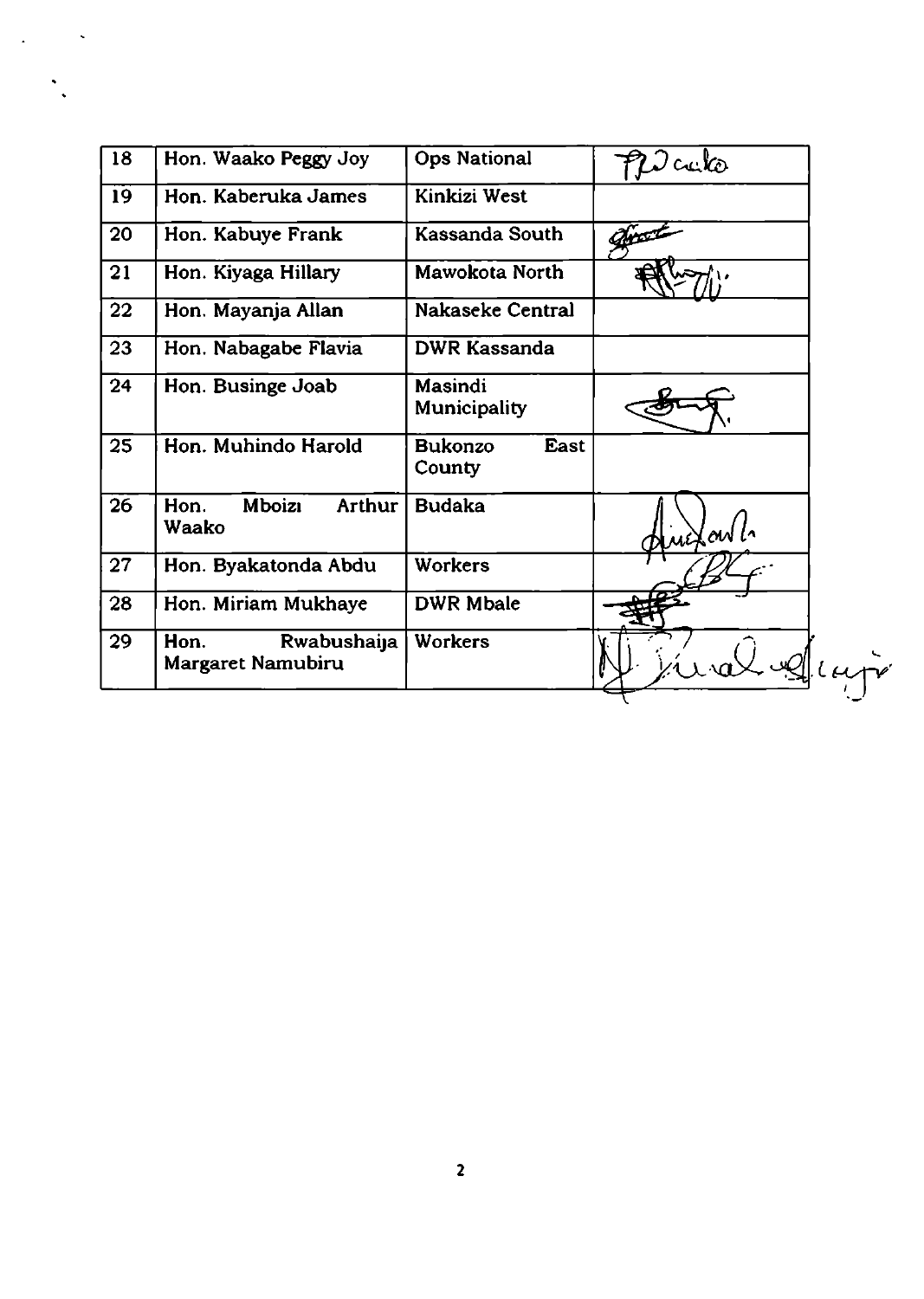

# THE NATIONAL SOCIAL SECURITY FUND (AMENDMENTS) Act. 2019.

I received the National Social Security Fund (Amendments) Act, 2019 for assent. However, following numerous appeals from the Workers Trade Unions who are the contributors to the Fund, I held several meetings with their leaders, technical people from the Ministries of Finance, Gender and NSSF. It has been agreed that the Bill should be returned to Parliament for reconsideration of the provisions listed below:

# 1. Clause 1 Commencement:

The Clause should be amended so that the Act comes into force on the date of its publication in the Gazette except for Section 24(A) which shall come into force on a day to be appointed by the Minister by Statutory Instrument on the advice of the Board."

Under Sub Clause 24 (A)(5), the Minister is required to prescribe by Statutory Instrument the terms and conditions and procedure for assessing mid-term benefits. The above requires consulting the Board and other Stakeholders. The said process is likely to be lengthy and yet there's need to implement other proposed amendments immediately. ...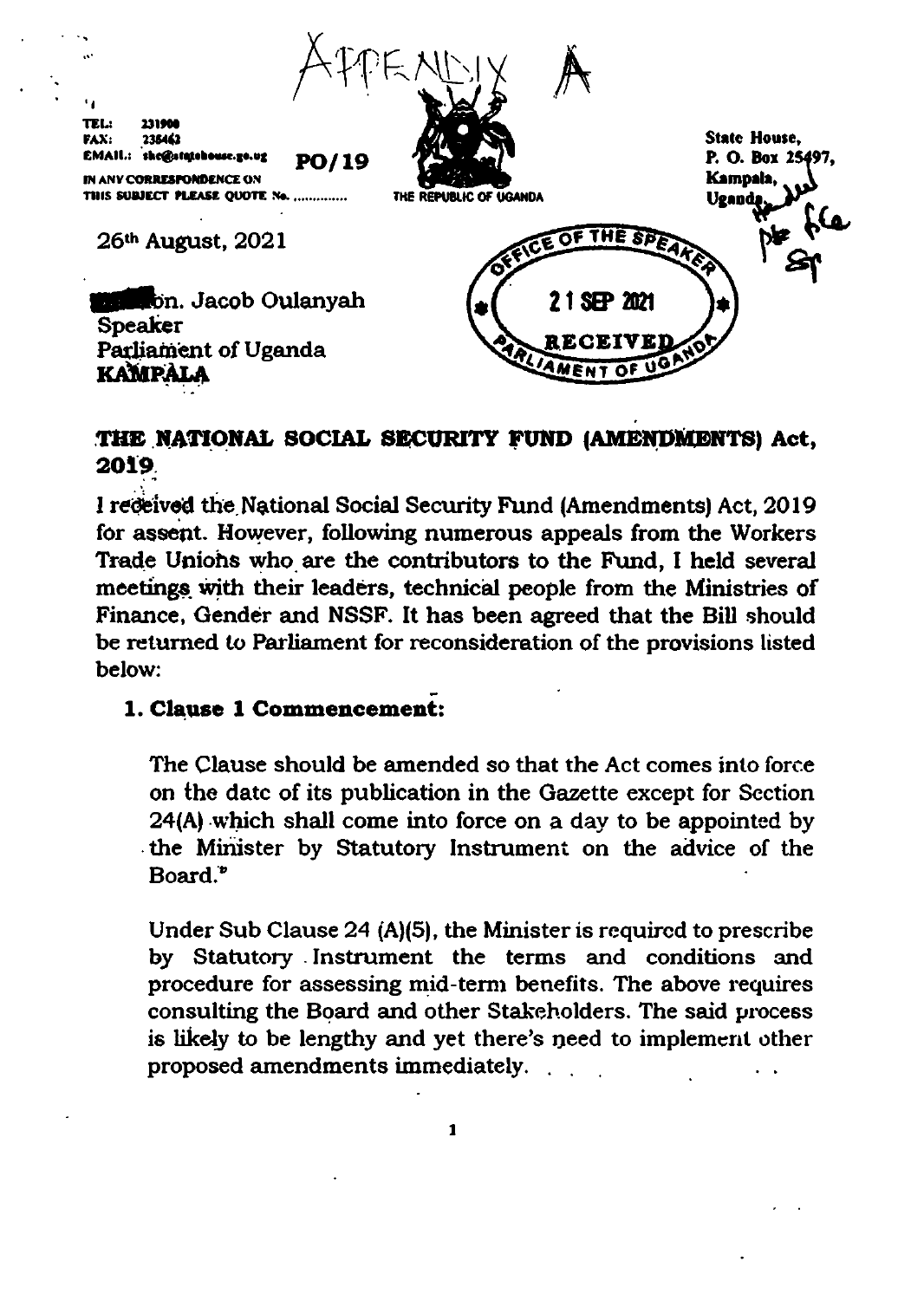# 2. Substitution of Sub Clause 24A (2):

 $\frac{1}{2}$ 

The above clause should be substituted and a new Section 24A inserted in the Principal Act to the effect that;

"A member who is 45 years and above and has contibuted to the Fund for at least  $10$  years is eligible to mid-term access of up to 20% of his or her accrued benefits".

The justification for this amendment is that allowing midterm access for all members who are 45 years and above or those who have saved for ten years increases the total numbers of members eligible to access mid-term which will be unsustainable for the Fund.

# 3. Deletion of Sub Clause 2aA (31 & (a):

The above clauses should be deleted as allowing a member with disability who ceases to be employed for a period of not less than one year to withdraw 75% of their benefits will put the savers at a greater risk of poverty in old age.

In addition, allowing a member who is 45 years of age and above who has ceased to be employed for a period of not less than three years to be eligible to midterm access of a sum not exceeding 40% of his or her accrued benefits will erode members' savings which would be most required after retirement. Besides, this provision would place the Fund under financial distress.

# 4. Supervision of the Fund

Sometime back, I wrote to the former Speaker of Parliament about the need for the Ministry of Finance, Planning and Economic Development to supervise the fund as opposed to the Ministry of Gender, Labour and Social Development or both. The problem with splitting the supervisory roles is that apart from delaying decision